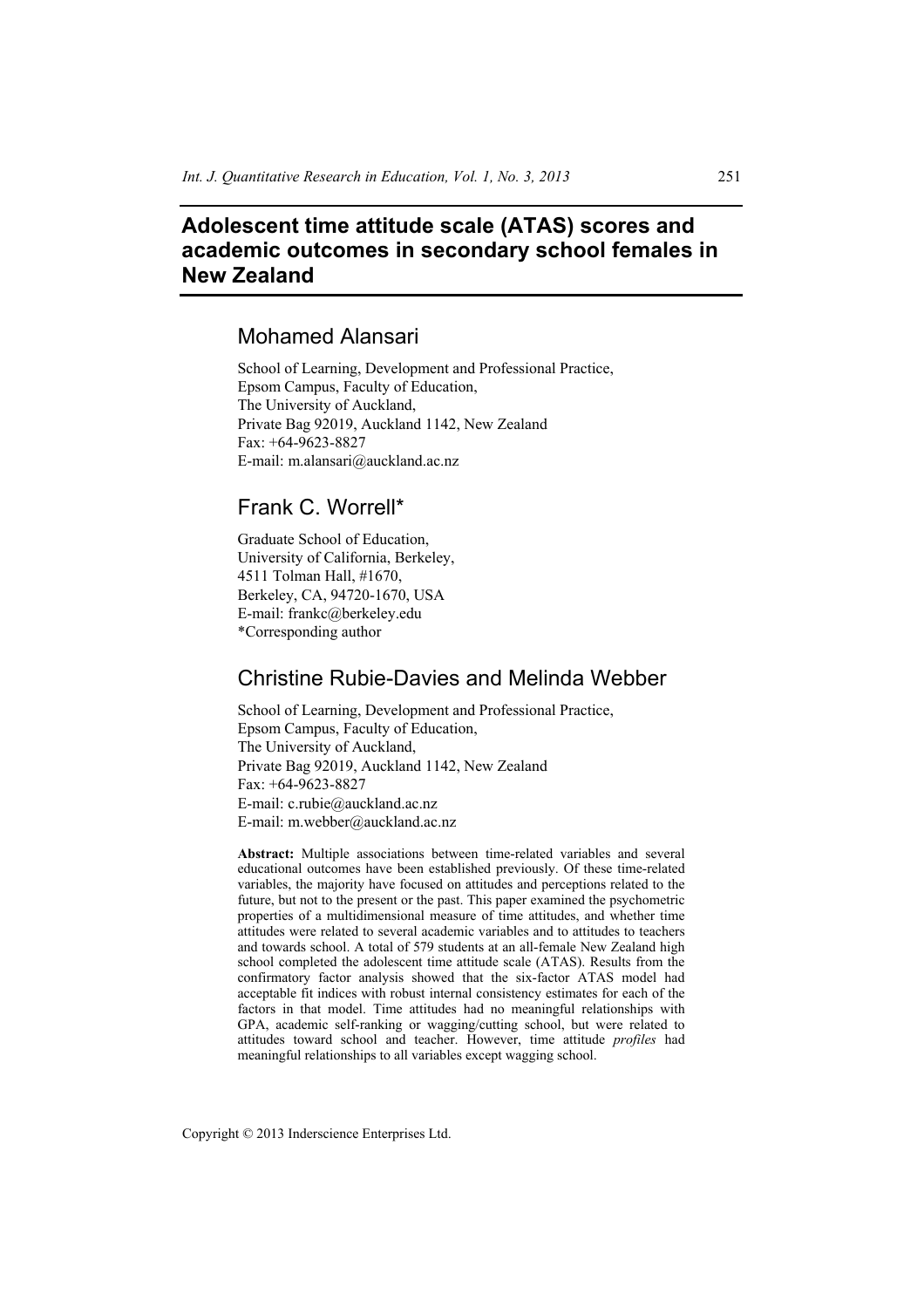**Keywords:** adolescent time attitude scale; ATAS; time attitudes; academic achievement; time perspective; adolescence; reliability; validity; confirmatory factor analysis; cluster analysis; New Zealand.

**Reference** to this paper should be made as follows: Alansari, M., Worrell, F.C., Rubie-Davies, C. and Webber, M. (2013) 'Adolescent time attitude scale (ATAS) scores and academic outcomes in secondary school females in New Zealand', *Int. J. Quantitative Research in Education*, Vol. 1, No. 3, pp.251–274.

**Biographical notes:** Mohamed Alansari is a Graduate Teaching and Research Assistant in the School of Learning, Development and Professional Practice at the University of Auckland. His research interests include academic achievement, teacher and student perceptions of the classroom climate, assessment and testing, and mathematics education.

Frank C. Worrell is a Professor in the Graduate School of Education at the University of California, Berkeley. His research interests include academic talent development, at-risk youth, cultural identities, scale development and validation, teacher effectiveness, and the translation of research findings into school-based practice. He is a member of the editorial boards of several journals, and is co-Editor of *Review of Educational Research* for 2012–2014. He is a Fellow in Divisions 5 (Evaluation, Measurement, and Statistics), 16 (School Psychology), 45 (Society for the Psychological Study of Ethnic Minority Issues), and 52 (International Psychology) of the American Psychological Association, a Fellow of the Association for Psychological Science, and an elected member in the Society for the Study of School Psychology. He has ongoing research collaborations in Chile, Germany, Italy, New Zealand, Nigeria, and Peru.

Christine Rubie-Davies is Associate Professor and Head of School in the School of Learning Development and Professional Practice in the Faculty of Education at the University of Auckland. Her research is mostly focused on teacher expectations at the whole class level and how various teacher beliefs and personality characteristics influence the instructional and socioemotional climate of classrooms. She also has an interest in ethnic issues, particularly in relation to the schooling of experience of Maori and Pasifika students in New Zealand. She is a Fellow of the Association for Psychological Science (US) and a recipient of a National Tertiary Teaching Excellent Award.

Melinda Webber is Lecturer and Researcher in the School of Learning, Development and Professional Practice at the University of Auckland. Her major research interests include racial-ethnic identity formation processes and positive adolescent development in the context of schooling.

### **1 Introduction**

Researchers have been examining the relationship between variables related to time and a variety of behavioural, educational, and psychological outcomes for many years (e.g., Adelabu, 2007; Ho et al., 2010; Jessor et al., 1990; Nurmi, 1991; Scheier and Carver, 1985; Wyman et al., 1993, 1992; Zimbardo et al., 1997). Much of the educational research in this area has been conducted in the USA and has focused on variables related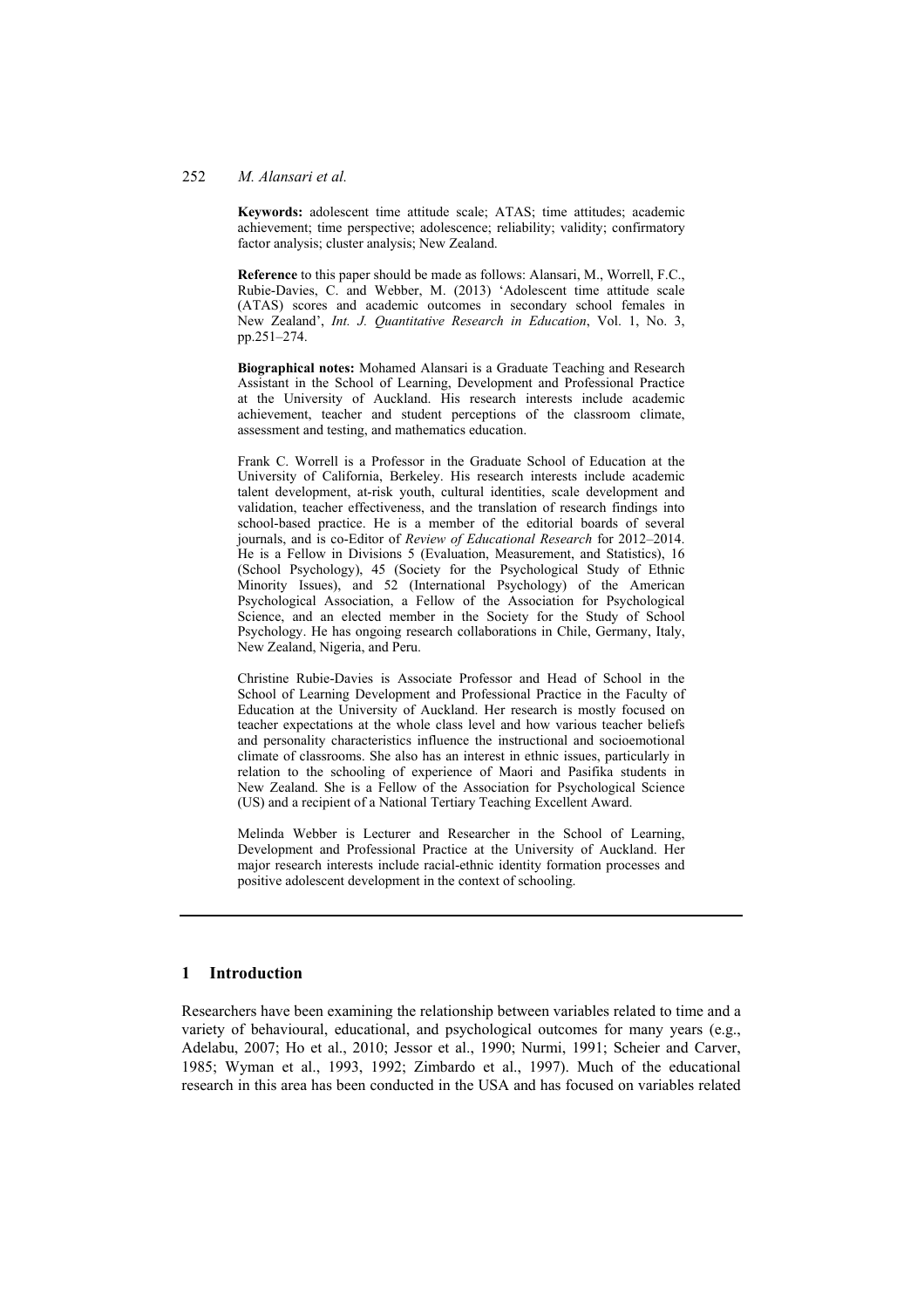to the future, including hope (Snyder et al., 1996; Worrell and Hale, 2001), optimism (Matthew, 2011), goal orientation (Pintrich, 2000), perceived life chances (Worrell et al., 1999), possible selves (Leondari et al., 2009; Oyserman et al., 1995), and future orientation (Seginer, 2008). In general, findings have been mixed, with some researchers reporting meaningful relationships between future-oriented constructs and academic achievement (e.g., Adelabu, 2007; Seginer, 2008) and others reporting more modest relationships (e.g., Adelabu, 2007; Worrell and Mello, 2007, 2009). However, it is not clear if time variables are not meaningfully related to academic outcomes, or if the mixed findings are due to the nature of the analyses used.

The work of Zimbardo and his colleagues (Gonzalez and Zimbardo, 1985; Zimbardo and Boyd, 2008; Zimbardo et al., 1997) provided a substantial impetus to the research on time attitudes. In 1999, Zimbardo and Boyd introduced the Zimbardo time perspective inventory (ZPTI) to the extant literature, a multidimensional scale that assesses attitudes toward the past, the present, and the future, and demonstrated that ZPTI scores had meaningful relationships to several psychological constructs. Zimbardo and Boyd (2008) criticised research on time perspective for focusing on only one time period – that is, the future – and for not assessing time profiles based on assessments of attitudes toward all three time periods, a criticism echoed by Buhl and Lindner (2009) and Andretta (2011).

In this paper, we examined the psychometric properties of a new multidimensional measure of time attitudes for adolescents in a sample of secondary school girls from New Zealand, an English-speaking country with a diverse set of ethnic groups and achievement gaps that are similar to the USA among those groups. We examined the relationship of time attitudes to academic variables, but more importantly, we also examined the relationship of time attitude *profiles* to several academic variables, as we expected person-centred analyses to yield more meaningful results than variable-centred analyses. To date, this hypothesis has only been examined in Germany (Buhl and Lindner, 2009) and the USA (Andretta, 2011), and if supported in New Zealand, this finding can provide a rationale for developing interventions that are focused on changing attitudes toward time. In the following sections, we define time attitudes, describe scales that measure this construct, and provide an overview of the relationship of time attitudes to educational outcomes, including a review of the limited extant literature on time attitude profiles.

### **2 Literature review**

Educational researchers are on a continual quest to identify psychosocial variables that allow for more refined prediction of educational outcomes and interventions with students who are at risk. Although variables such as motivation, self-efficacy, and self-concept are among the most frequently examined variables in this area, several researchers (e.g., Mello, 2008; Nurmi, 1991; Seginer, 2008) have examined the role of time constructs as important predictors of educational functioning. In most cases, researchers have focused on attitudes toward the future, based on the assumption that expectations for a positive future will lead to increased efforts in the present whereas expectations for a negative future will lead to decreased efforts in the present. Zimbardo and Boyd's (1999, 2008) contention that a balanced time perspective including the past, present, and future is an important personality factor with implications for behaviour and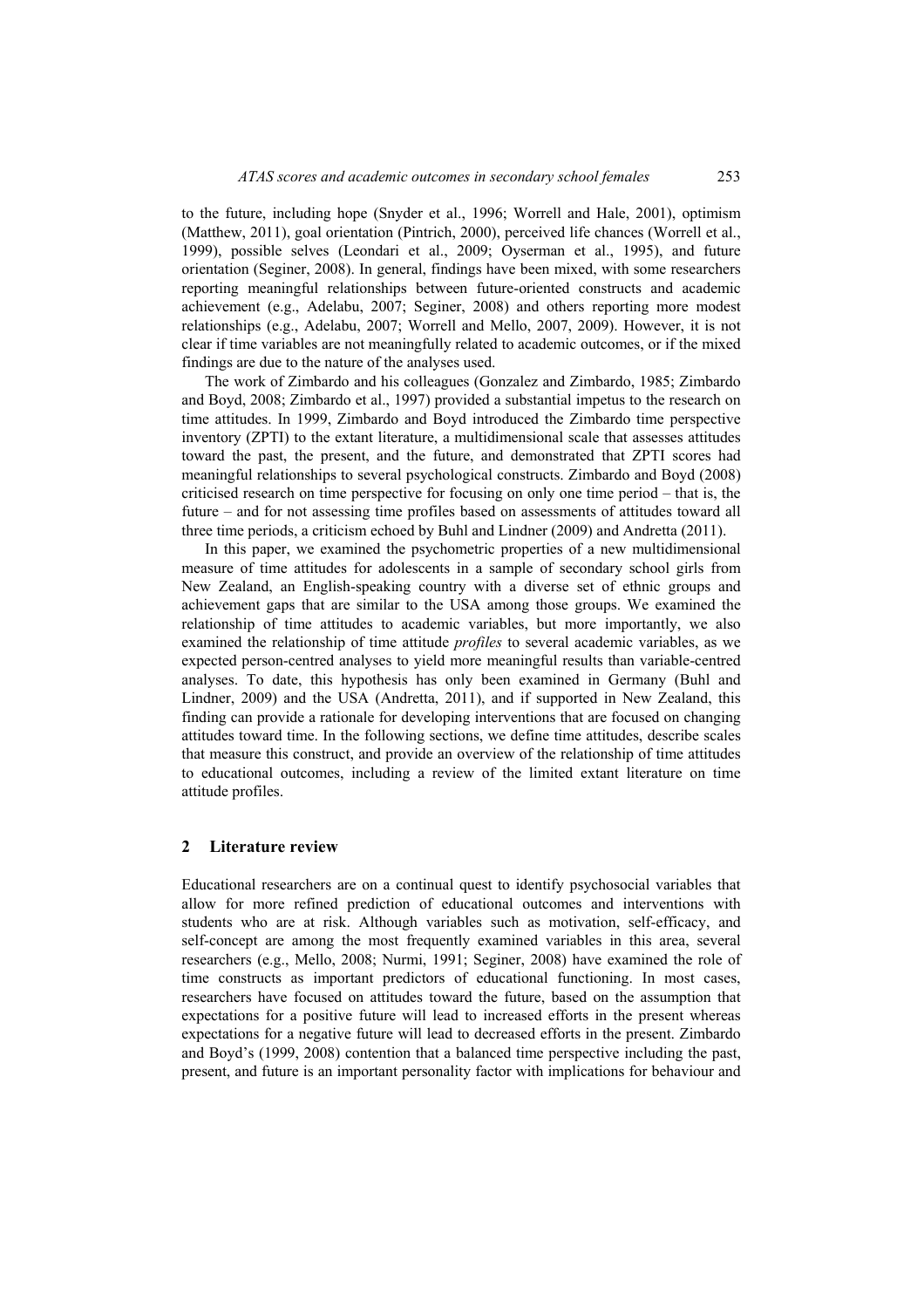cognition (Zimbardo and Boyd, 1999, 2008) has provided an organising structure for the field. This study is in keeping with the combined approach.

### *2.1 Measuring attitudes toward time*

Although time perspective is used as an umbrella term in this literature, the majority of the time constructs that are assessed are attitudinal. That is, they assess beliefs or opinions about time that include affective and evaluative components. Time attitudes consist of cognitions about different time periods – that is, past, present, or future – that are typically of a particular valence (i.e., positive or negative), and belong to the group of personality variables such as self-efficacy that are related to developmental outcomes. The ZPTI (Zimbardo and Boyd, 1999) is currently the most frequently used measure of time attitudes in the literature. It consists of five subscales – past positive, past negative, present hedonistic, present fatalistic, and future – and has been translated into several languages. ZPTI scores have shown a network of theoretically-consistent and substantial correlations with psychological constructs like aggression, depression, risk-taking, conscientiousness, and self-esteem. Despite its frequent use, concerns have been raised in the literature about the internal consistency and structural validity of ZPTI scores (D'Alessio et al., 2003; Milfont et al., 2008), especially with adolescent samples (Worrell and Mello, 2007), as the ZPTI was developed for and validated with college samples.

In 2007, Mello and Worrell developed the adolescent time attitude scale (ATAS) to provide an instrument that was useful for studying time attitudes in secondary school students. The ATAS consists of six subscales – past positive, past negative, present positive, present negative, future positive, and future negative – and is intended to assess attitudes toward time in adolescent populations without additional embedded constructs such as hedonism and fatalism as the ZPTI does. To date, ATAS scores have been examined in samples in both Germany and the USA. Internal consistency estimates for the scores have ranged from .77 to .88, with confidence intervals from .72 to .90, and structural validity analyses have supported the six-factor structure in both national contexts (Buhl and Lindner, 2009; Worrell et al., 2011). Moreover, Worrell and Mello (2009) reported strong criterion-related validity evidence for the six subscale scores. Thus, the ATAS was used to examine time attitudes in this sample of adolescent New Zealanders.

### *2.2 Attitudes toward time and educational outcomes*

As early as the 1980s, researchers were claiming that attitudes toward time were related to academic achievement. For example, Ekstrom et al. (1986) conducted a study using a stratified national probability sample of over 24,000 students in the high school and beyond database. They found that dropouts had a lower sense of agency – operationalised as being in control of their destiny – than students who graduated from high school, although they did not differ on global self-esteem. Fine (1986) arrived at a similar conclusion in an interview study of graduates and dropouts from a large inner city high school in the USA. She reported that graduates were more naively optimistic about the world than dropouts. However, Worrell and Hale (2001) contended that what Fine was dismissing as naive optimism could be interpreted as hope, and they showed that high school dropouts and graduates who were equally at risk differed in their hope in the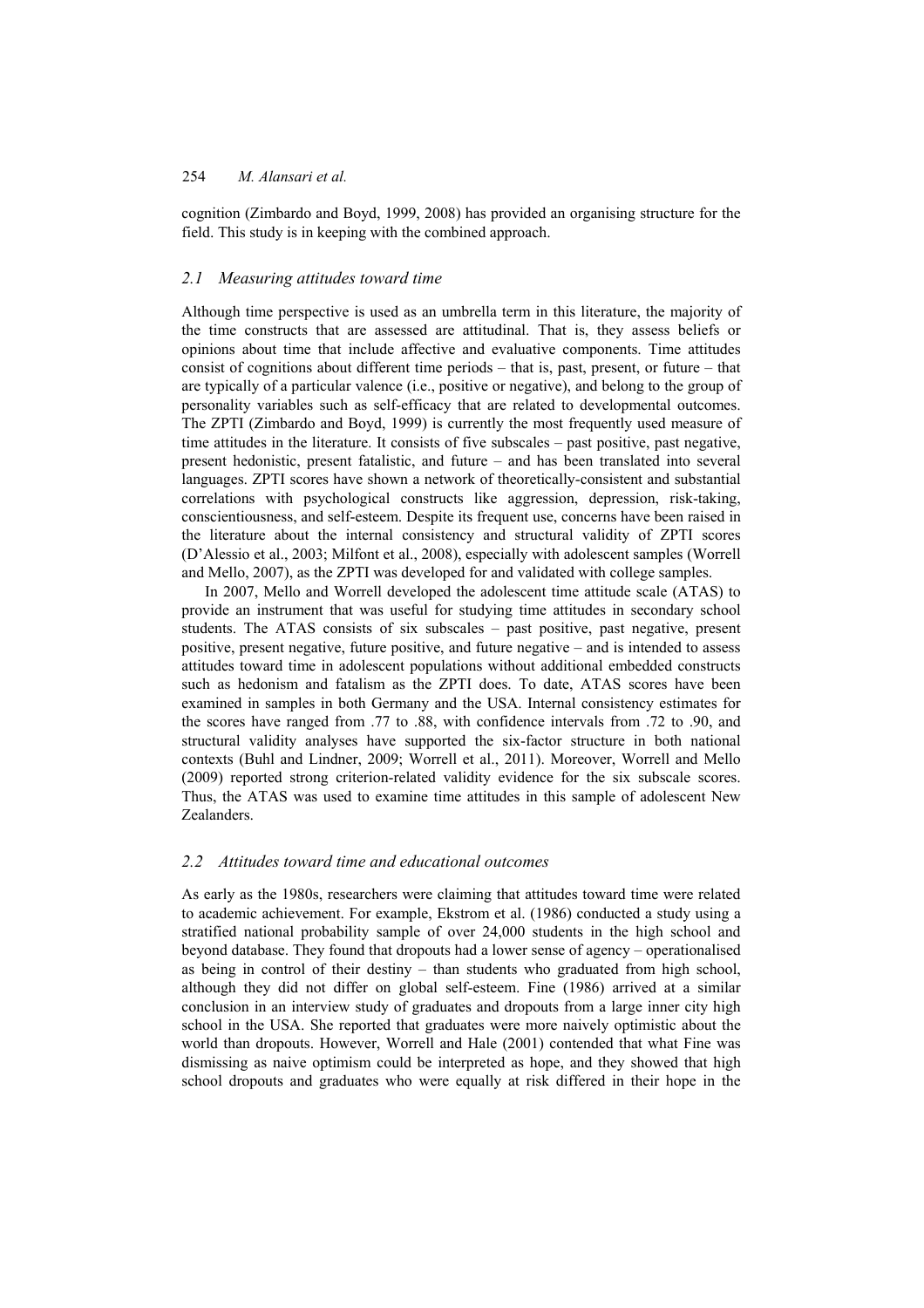future, with dropouts expecting to have a more dismal future. These studies comparing more successful and less successful students yielded strong positive results in support of attitudes toward time as a potential explanatory variable.

Despite these findings based on group differences, studies of the *association* between variables assessing time attitudes and educational achievement have yielded mixed results. Bickel (1989) and Bickel and Lange (1995) found that belief in the payoff from schooling accounted for 20% of the variance in high school graduation rates. In contrast, Zimbardo and Boyd (1999) reported correlations near zero ( $-0.08 \le r \le .21$ ) for the five ZPTI scores and college GPA in several samples. Similarly, Worrell and Hale (2001) reported a correlation of .15 between hope in the future and grade point average in a sample of at-risk high school students. Adelabu (2007) examined the relationship between the two subscale scores (present hedonistic and future) from the short version of the ZPTI and academic achievement in a sample of 232 African American adolescents. Only the relationship between the present hedonistic score and academic achievement achieved a medium effect size  $(r = -0.31)$ , and it is not clear if this relationship was being driven by attitudes toward the present or hedonism, one of the concerns that arises in interpreting results based on ZPTI scores. Additionally, the relationship between the future ZPTI score and time achievement  $(r = .12)$  was as modest as the relationship reported by Worrell and Hale. Mello and Worrell (2006) also reported low relationships between ZPTI subscale scores –.16  $\leq \beta \leq$  .13) and academic achievement, and similar findings were reported between the six ATAS scores and academic achievement  $(-.27 \le r \le .20$ ; Worrell and Mello, 2009).

Thus, although studies comparing dropouts and graduates have yielded substantial differences on time constructs between these groups, studies that examined the relationship of time constructs to achievement yield weak relationships. We contend that the low correlations between time attitude constructs and academic achievement may be misleading in suggesting that time attitudes are not related to academic outcomes. It may be the case that correlations using individual time variables are not capturing time attitudes as a combined construct and are therefore underestimating the relationship of time attitudes to academic outcomes.

#### *2.3 Time attitude profiles and academic achievement*

Zimbardo and Boyd (1999) made one of the most interesting suggestions for ongoing research on time attitudes. They contended that "future research may profit from the use of combined 'profile patterns' of the five ZPTI subscales" (p.1284). Zimbardo and Boyd (1999, p.1285) went on to speculate about the importance of looking at different time attitude profiles arguing,

"The future focus gives people wings to soar to new heights of achievement, the past (positive) focus establishes their roots with tradition and grounds their sense of personal identity, and the present (hedonistic) focus nourishes their daily lives with the playfulness of youth and the joys of sensuality. People need all of them harmoniously operating to realise fully their human potential."

Despite this bold call, there have been very few researchers who have actually examined time profiles. We found four studies that examined time attitude profiles in the extant literature, two using the ZPTI and two using the ATAS, and only the two using the ATAS examined educational outcomes in adolescents.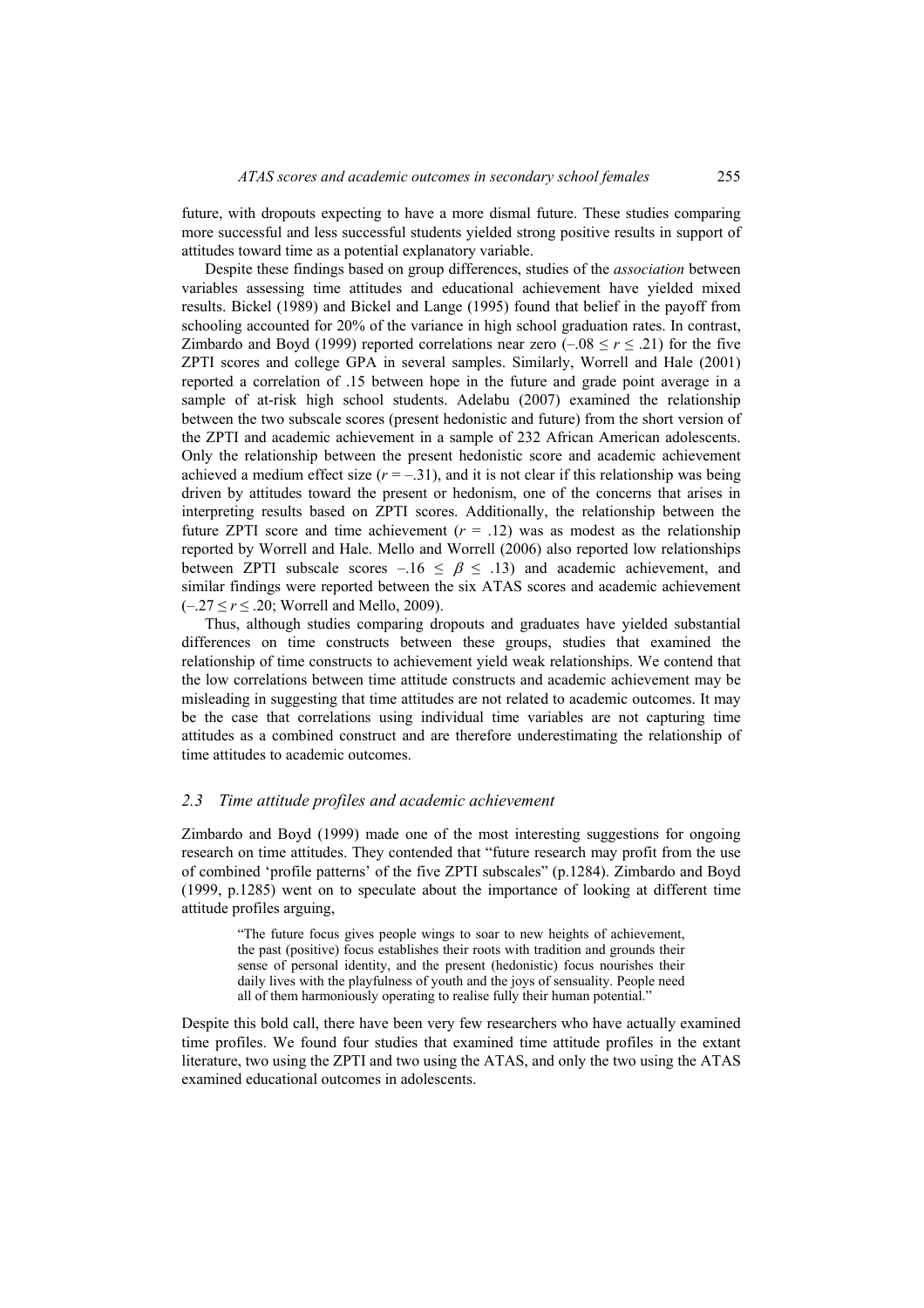### *2.3.1 Clusters based on ZPTI scores*

The first test of the profile hypothesis using the ZPTI was conducted in 2010 by Boniwell et al.. Boniwell et al. clustered the five ZPTI scores in samples of British (*n* = 179) and Russian  $(n = 289)$  undergraduate students. The British sample yielded four clusters, which they labelled as follows: hedonistic present (high present hedonistic and present fatalistic, average past positive and past negative, and low future scores); future (high future, above average past negative, below average past positive and present fatalistic, and low present hedonistic scores); balanced (above average past positive and future, below average present hedonistic, and low past negative and present fatalistic scores); and negative (high past negative and present fatalistic, average present hedonistic and low past positive and future scores). Individuals in the hedonistic present and balanced clusters were generally similar in outcomes, reporting the highest life satisfaction and lowest negative affect scores. Individuals in the negative cluster reported the lowest life satisfaction and highest negative affect, and scores for the future cluster fell between these two extremes.

The same four clusters emerged in the Russian sample, as well as a fifth cluster labelled risk-taking (above average past negative and present fatalistic and average past positive, present hedonistic, and future scores). Boniwell et al. (2010) compared the clusters in the Russian sample on five variables – life satisfaction, subjective happiness, purpose in life, optimism, and general self-efficacy – and found patterns similar to the British sample. In general, the balanced group had the highest scores, the future and hedonistic present group made up a second tier, the risk-taking group, was third, and the negative group had the lowest scores.

In the second study using the ZPTI, Qin et al. (2012) used cluster analysis to create profiles of the five ZPTI subscale scores in samples of undergraduate students from northern California ( $n = 219$ ) and Shanghai ( $n = 227$ ). They found three similar clusters in both samples, which they labelled balanced, fatalistic, and future-orientated. The balanced cluster was similar to Zimbardo and Boyd's (1999) characterisation: high scores on past positive, present hedonistic, and future attitudes and low scores on past negative and present fatalistic attitudes. The fatalistic cluster had high scores on past negative and present fatalistic attitudes and low scores on past positive, present hedonistic, and future attitudes, and the future-orientated cluster had low scores on present hedonistic attitudes, high scores on past negative attitudes, and moderate scores on future and present fatalistic attitudes. As in the Boniwell et al. study, students in the balanced cluster had higher well being and positive affect scores and lower negative affect scores than students in the other clusters. The fatalistic and future-orientated groups did not differ.

The two ZPTI cluster studies (Boniwell et al., 2010; Qin et al., 2012) yielded interpretable clusters and findings in keeping with Zimbardo and Boyd's (1999) hypothesis that a balanced time perspective is optimal in terms of psychological well being. However, in both studies, clusters were found that were labelled on the basis of constructs other than time (e.g., hedonistic, risk-taking, and fatalistic). Furthermore, academic achievement was not examined in either study, so it is not clear if time attitude clusters based on ZPTI clusters are related to academic functioning.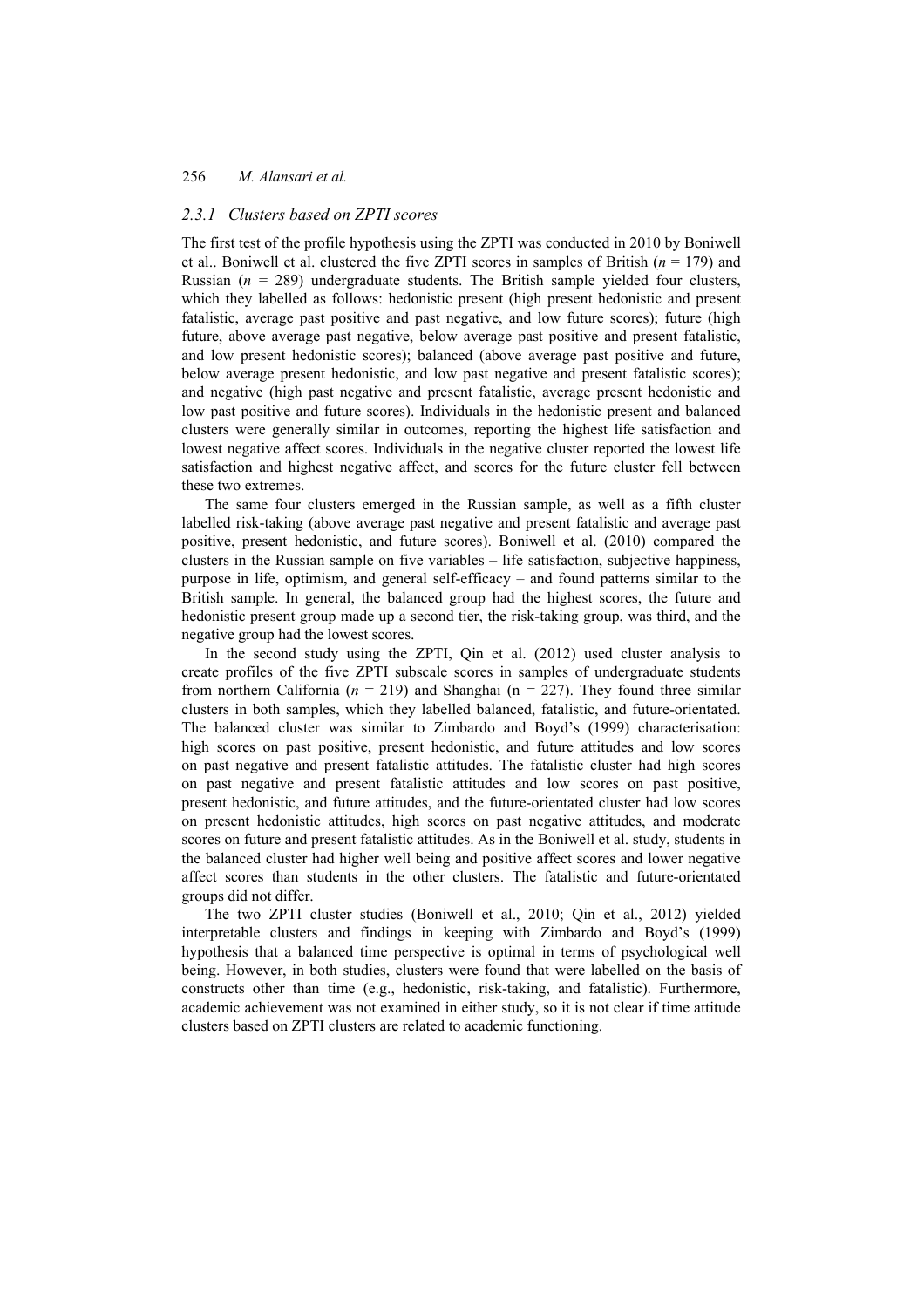## *2.3.2 Clusters based on ATAS scores*

The first analysis of profiles using ATAS scores was conducted by Buhl and Lindner (2009) using a substantial sample of adolescents  $(N = 1.691)$  attending high schools in Germany and a German version of the ATAS (Worrell et al., 2011). Using latent class analysis, Buhl and Lindner identified six time attitude profiles: balanced (moderately high positive attitudes and moderately low negative attitudes toward all three time periods); optimistic (very high positive and very low negative attitudes); tendentially pessimistic (low scores on both positive and negative attitudes toward all three time periods); past-pessimistic/future-optimistic (low past positive, moderate past negative, high future positive, and low future negative scores); ambivalent (similar scores on both positive and negative attitudes); and pessimistic (very high negative attitudes and very low negative attitudes toward all three time periods).

Buhl and Lindner (2009) reported that adolescents with optimistic, balanced, and ambivalent profiles had significantly higher scores on several psychological (life satisfaction, self-efficacy, perspective taking) and educational (trust in school, perceived support in school, teacher/student relationships) constructs than adolescents with the tendentially pessimistic and pessimistic profiles. The pessimistic profile reported the worst outcomes and past pessimist/future optimist profile reported scores between the two extremes. Although academic achievement was not assessed directly, higher percentages of adolescents with balanced and optimistic profiles planned to attend college.

The second study using the ATAS was conducted by Andretta (2011) with a sample of 300 high school students in the USA. Using cluster analysis, Andretta identified three clusters labelled optimistic (very high positive attitudes and very low negative attitudes toward the three time periods), tendentially pessimistic (average and similar attitudes toward the past, present, and future), and balanced (moderately high positive attitudes and moderately low negative attitudes toward the three time periods). Importantly, Andretta's study included academic achievement [grade point average (GPA)] as well as psychological functioning, and he reported that the optimistic group had the highest GPA and self-esteem, and the lowest perceived stress; the tendentially pessimistic group had the worst outcomes, and the balanced group fell in the middle. Effect sizes indicated that the balanced group was generally similar to the optimistic group, and both of these groups differed from the tendentially pessimistic group. Specifically with regard to GPA, the optimistic and balanced groups' GPA was meaningfully higher than the tendentially pessimistic group ( $d = .65$  and .42, respectively), but the two former groups' GPA was similar  $(d = 0.25)$ . This pattern of relationships was similar for self-esteem and perceived stress, although the optimistic group did differ meaningfully from both the balanced  $(d = .85)$  and tendentially pessimistic  $(d = 1.57)$  group on self-esteem.

## *2.4 The current study*

Research has indicated that time attitudes can be reliably assessed in adolescents and adults (Worrell et al., 2011; Zimbardo and Boyd, 1999), and some studies have suggested that dropouts and graduates differ on time constructs related to the future (Bickel, 1989; Eckstrom et al., 1986; Fine, 1986; Worrell and Hale, 2001). However, time attitudes have generally not been meaningfully correlated with academic achievement (Adelabu, 2007;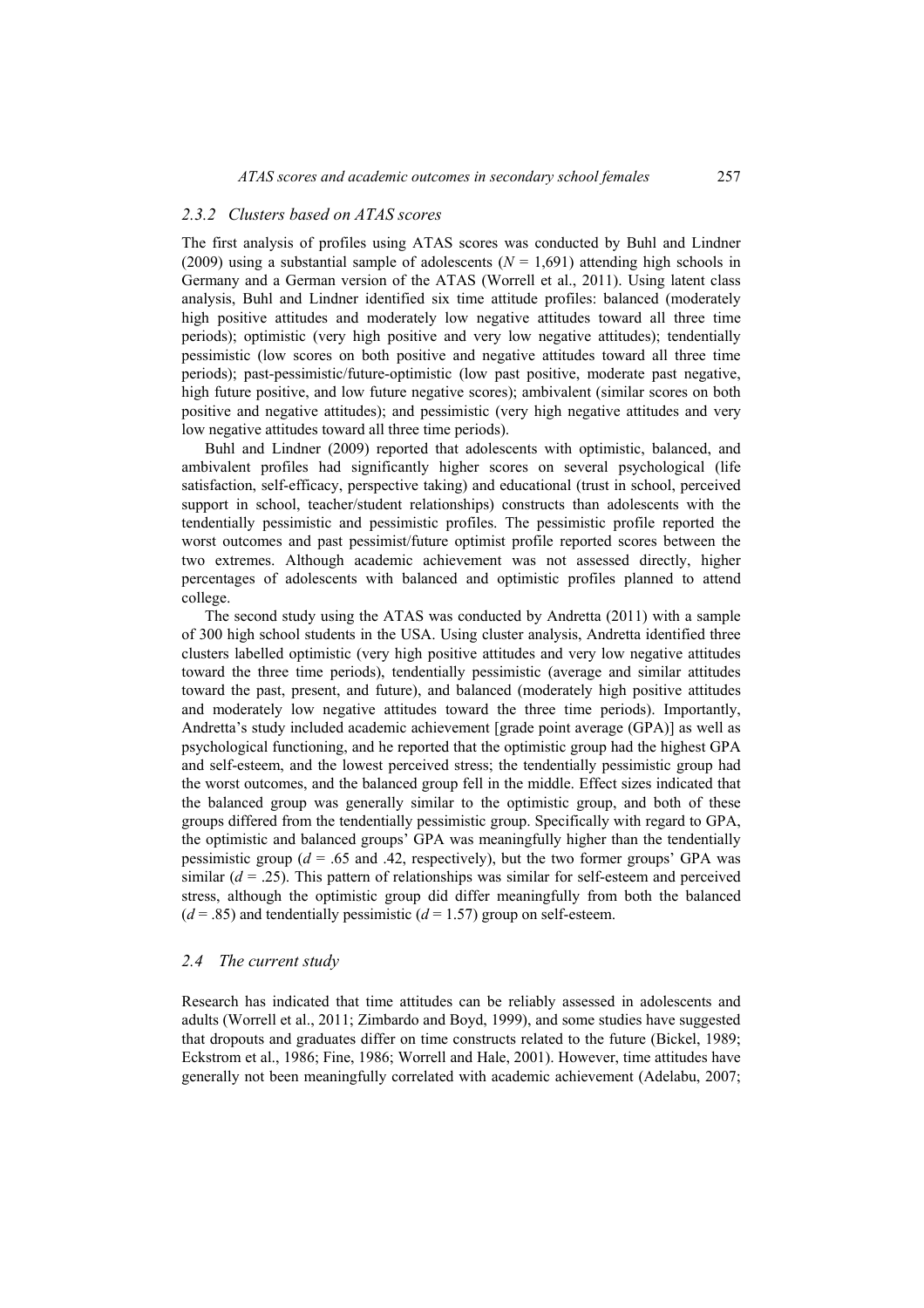Mello and Worrell, 2006; Worrell and Hale, 2001; Zimbardo and Boyd, 1999), although they have exhibited robust bivariate relationships with other psychological constructs (Keough et al., 1999; Mello and Worrell, 2006; Zimbardo and Boyd, 1999). Person-centred analyses have yielded interpretable clusters of time attitudes (Andretta, 2011; Buhl and Lindner, 2009; Boniwell et al., 2010; Qin et al., 2012), with members of different clusters differing meaningfully on constructs such as life satisfaction, self-efficacy, self-esteem, positive and negative affect, and academic achievement. Interestingly, Andretta's (2011) findings in particular suggest that profiles may be better predictors of the relationship between time attitudes and achievement than bivariate correlations. This hypothesis provides the rationale for this manuscript.

In the current study, we examined three major questions. The first question focused on the reliability and structural validity of ATAS scores in adolescents attending a school in a high socioeconomic area of New Zealand. We hypothesised that scores on the six ATAS subscales would yield reliability estimates in the .70 to .90 range, in keeping with findings in the USA and Germany, and that the six-factor structure would provide the best fit to the data. For the second question, we examined bivariate correlations between the six ATAS scores and five self-reported educational variables, including academic self-rating, attitudes toward school, attitudes toward teachers, marks, and wagging (i.e., cutting or skipping) school. We hypothesised that relationships between time attitudes and these variables would be modest with small effect sizes (i.e., generally  $\leq$  .30). The third question was the major question in the study. We used cluster analysis to identify time attitude profiles in the sample, and hypothesised that we would find interpretable time attitude profiles. We further hypothesised that students with different profiles would differ significantly and meaningfully (i.e., with medium to large effect sizes) on academic achievement, academic self-rating, wagging school, and attitudes toward schools and teachers, in contrast to the more modest results from the correlational analyses.

### **3 Method**

#### *3.1 Context*

This study was conducted in a large multi-ethnic high school in Auckland, New Zealand. The Auckland metropolitan area, in the North Island of New Zealand, is the largest and most populous urban area in the country with 1,354,900 residents, 31% of the country's population (Ministry of Social Development, 2010). Multi-ethnic schools in New Zealand are schools in which students from at least two other ethnic groups together comprise at least 20% of the school's population (Ministry of Education, 2011). In New Zealand, the Ministry of Education ranks state schools into decile groupings. Decile one schools are in areas of greatest socioeconomic disadvantage. Areas of least socioeconomic disadvantage fall into the decile ten category. About 60% of multicultural schools are in the lowest four deciles, 6% are in the highest decile. Most of the multicultural schools are in the North Island, particularly in Auckland. The multiethnic Auckland high school involved in this study was decile nine (Ministry of Education, 2011).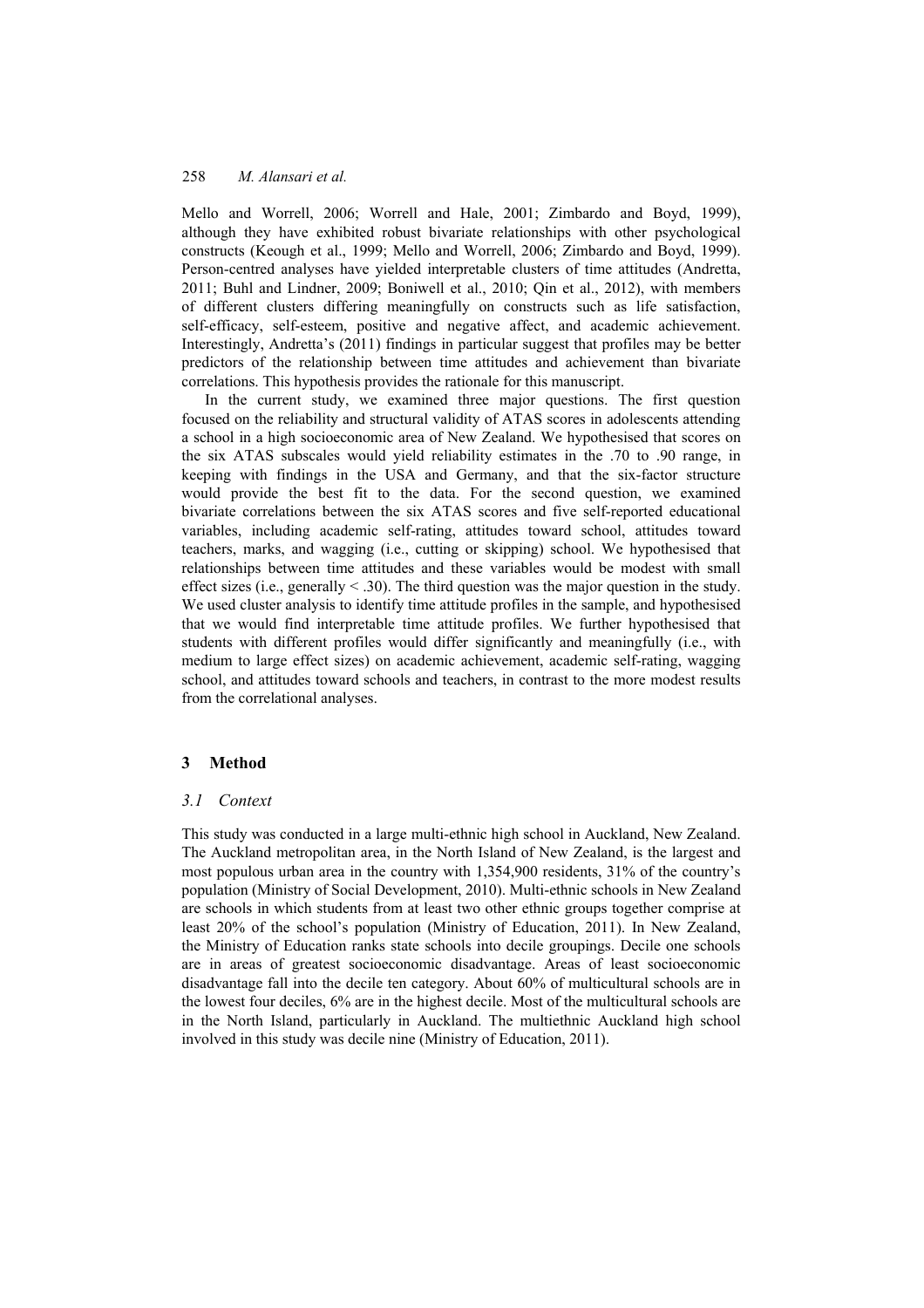### *3.2 Participants*

Participants consisted of 579 students at an all-female high school in New Zealand, all of whom were in years 9 and 10. They ranged in age from 13 to 15, with 14 (44%) and 15 (36.1%) being the modal ages. Half of the study sample  $(n = 289, 49.9\%)$  identified themselves as Pakeha (i.e., New Zealanders of European descent). Individuals of South East Asian descent  $(n = 181, 31.3%)$  were the second largest ethnic group, with Maori (i.e., indigenous New Zealanders;  $n = 31, 5.4\%$ ), Pasifika (those from one of the Pacific islands;  $n = 23$ , 4%), and other ( $n = 45$ , 7.8%) making up the rest of the sample. Ten students did not report an ethnicity. A little more than half of the participants (56.6%) had lived in New Zealand all their lives; the other participants had lived in New Zealand for varying lengths of time ( $M = 7.3$  years) and 48% of them spoke another language in addition to English. Students did not provide any information on socioeconomic status, but the school that the students attended was located in a high socioeconomic area.

Although a sample of convenience from an all-female school, the participants in this study provided a useful preliminary sample in New Zealand for several reasons. First, the school was willing to allow the survey to be administered to all students in the grade levels assessed. Second, the school had sufficient representation from the major ethnic groups to allow for the examination of internal consistencies by subgroup. Third, in a high decile school, concerns with the psychometric properties of scores cannot be attributed to other factors such as socioeconomic status or student achievement levels.

### *3.3 Measures*

### *3.3.1 Time attitudes*

Time attitudes were measured with the ATAS (Mello and Worrell, 2007), a 30-item scale consisting of six five-item subscales: past positive, past negative, present positive, present negative, future positive, and future negative. Reliability estimates for ATAS scores have typically been in the .70 to .90 range and the six-factor structure has been supported in both American and German adolescents (Buhl and Lindner, 2009; Worrell et al., 2011). Subscales have shown convergent validity with other time constructs, but have not been meaningfully related to age or to academic achievement (Worrell and Mello, 2009).

#### *3.3.2 Academic variables*

Five school-related variables – three single-item and two composites – were used. Students reported their academic achievement in the past 12 months on a six-point Likert scale (ranging from  $1 = less than 40\%$ , to  $6 = greater than 80\%$ ). Students also rated themselves academically on a single-item relative to other students at their school on a 1 (*among the worst*) to 5 (*among the best*) scale to assess their perceived academic self-ranking. The third school-related variable was a single item asking students to indicate how often they wagged or cut school on a five-point Likert scale  $(1 = 0$  times, 2 = *a few times*, 3 = *once a month*, 4 = *once a week*, 5 = *more than once a week*). We recognise the potential limitations of single-item variables. However, in the absence of access to data from school records, self-report has proved to be an important way to gather this information from adolescents. There is a well-established literature on student self-report of academic achievement and risk variables such as wagging school using single-item Likert scale items (e.g., Webber, 2011; Worrell and Hale, 2001). Not only are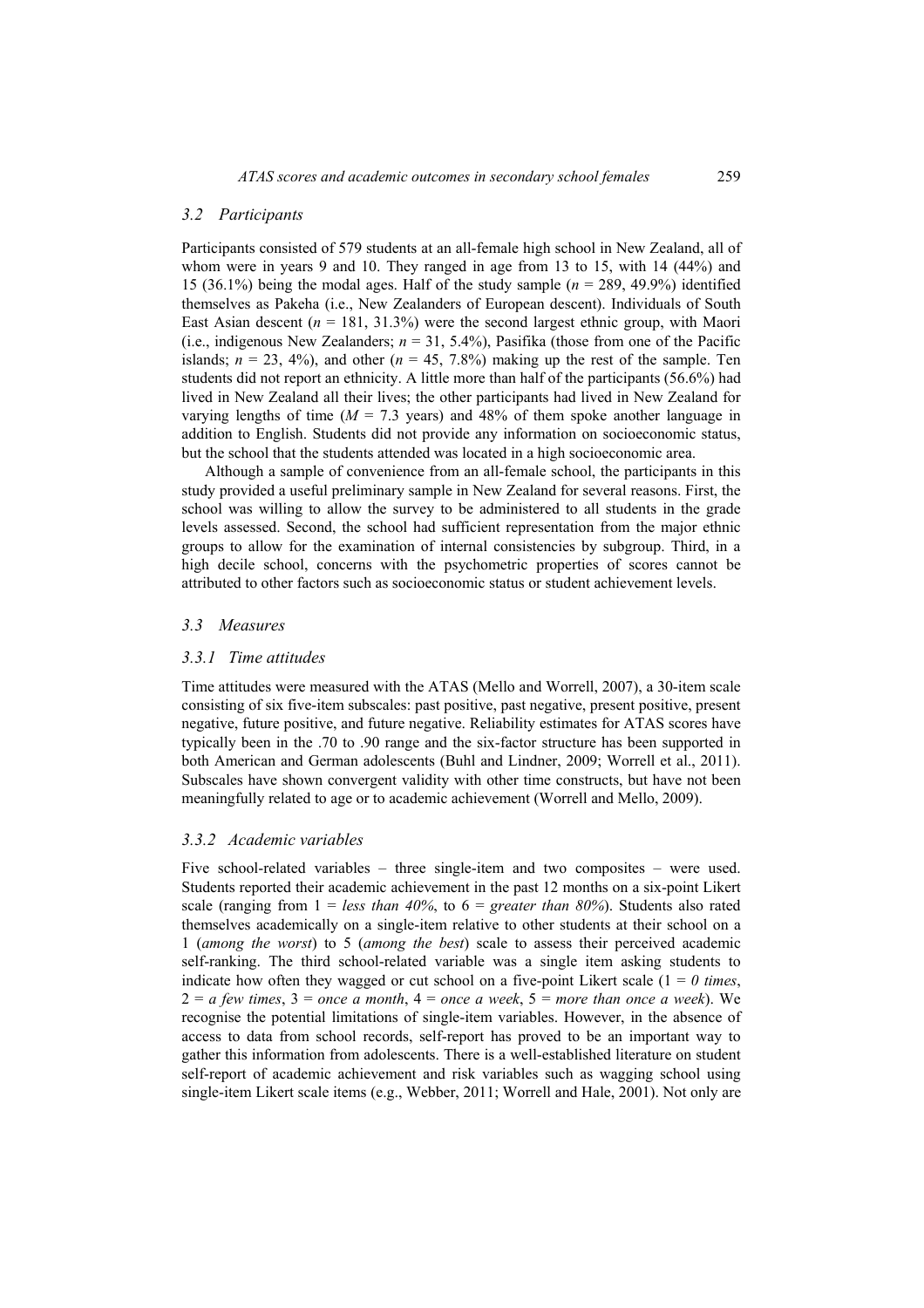these metrics commonly used in national studies of adolescents (e.g., National Center for Educational Statistics, 2002; Darr, 2012), it has been demonstrated that that there is strong agreement between self-reported and actual achievement (e.g., Crockett et al., 1987).

Finally, two three-item scales asked students to rate their attitudes toward school and teachers 'today' using seven-point Likert scales. Each of the three items on the subscales had its own set of anchors. The items on their attitudes toward school asked students if they

- a were *miserable* (1) or *thrilled to be here* (7)
- b *did not fit in* (1) or *definitely fit in* (7)
- c were *NOT welcome* (1) or *very welcome* (7).

The three items on attitudes toward teachers asked students if they

- a *do NOT feel comfortable with them* (1) or *are very comfortable with them* (7)
- b *do NOT like them* (1) or *like them* (7)
- c *do not respect them* (1) or *respect them* (7).

The internal consistency estimates for these two subscales were acceptable for ethnic subgroups and for the whole sample (see Table 3). The structural validity for these two attitudinal scales was also assessed using exploratory factor analyses (principal axis extraction of a single factor). Factor coefficients were generally high – .59 to .86 for attitudes to school and .76 to .95 for attitudes toward school – as were the construct reliability estimates calculated from the coefficients (also in Table 3).

### *3.4 Procedure*

Ethical approval was gained for this study (Ref. 7659/2011) from the University of Auckland Human Participants Ethics Committee (UAHPEC). Following approval, the third author met with the principal and year 9 and year 10 deans at the girls' high school to explain the research, and provided them with participant information sheets containing details of the research. After receiving parent consent and student assent, student participants completed the anonymous questionnaires at a time that was convenient for the class teachers. Once the questionnaires had been completed, these were couriered back to the third author along with consent forms from the principal, teachers, and parents. Data were analysed using the statistical software packages, SPSS and EQS. Some items were negatively worded and hence needed to be reverse-scored prior to analyses. ATAS items were grouped into factors according to their subscales (Mello and Worrell, 2007). Demographics were coded as dummy variables.

### **4 Results**

### *4.1 Descriptive statistics*

For the three single-item Likert-scale variables, we first examined frequency distributions. With regard to academic self-rating, almost half of the sample (48.7%)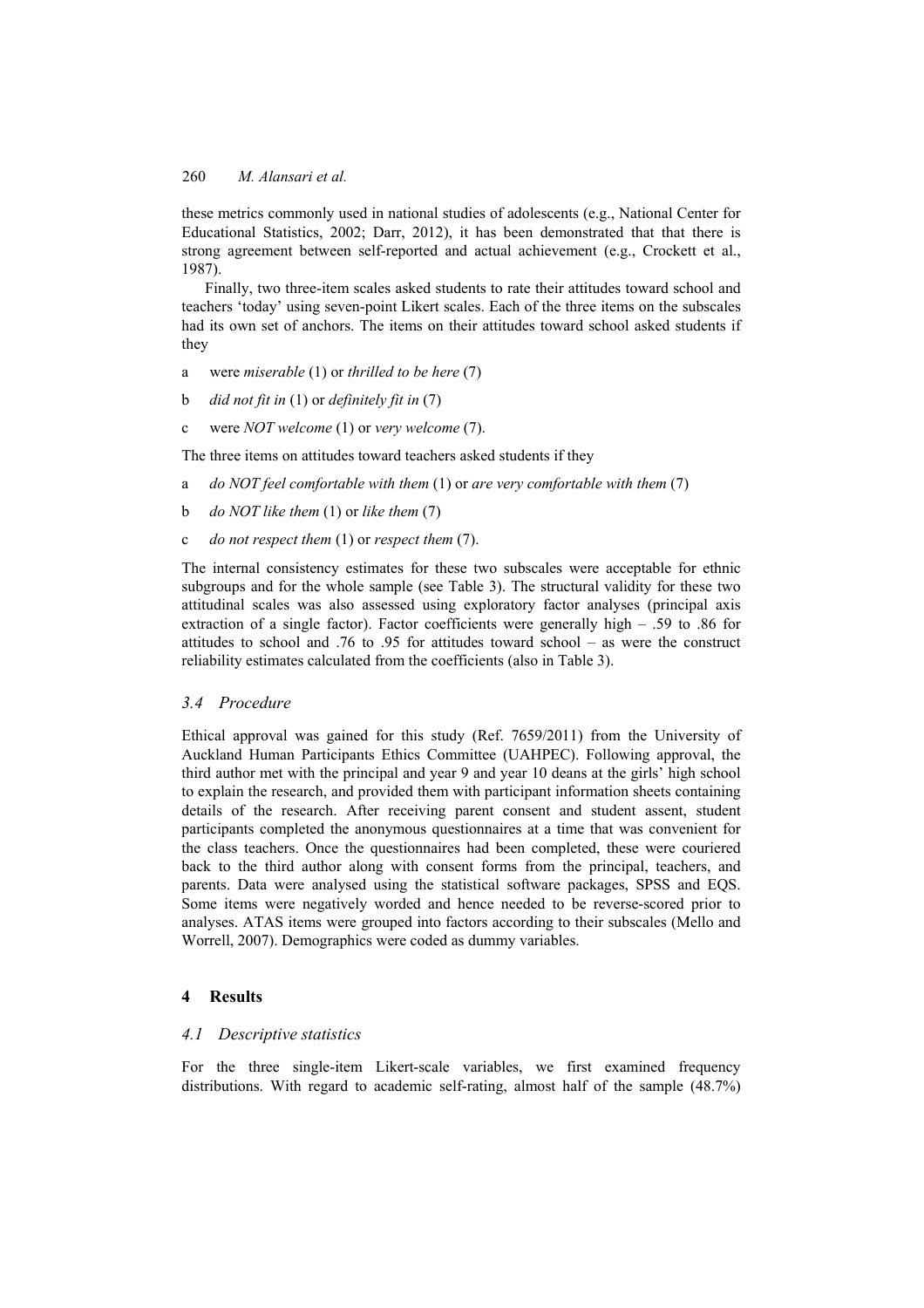described themselves as *average* (3 on the five-point scale), with percentages decreasing on either side. Seven students (1.2%) described themselves as *among the worst* students and 44 (7.6%) described themselves as among the best. School marks followed a generally similar pattern, but the modal score was the second highest category (*between 70% and 80%*), with 153 students (26.4%) choosing that rating. Seventy-four students (12.8%) chose the lowest category (*less than 40%*). In keeping with the literature, most students indicated that they did not wag school the previous year (53.4%) or they only wagged *a few times* (33.5%); only 3.5% indicated that they wagged school *more than once a week*. We also examined scatter plots between these variables and the time attitude variables and the scatter plots did not reveal non-linear relationships. Given these findings and the fact that parametric statistics are robust with ordinal data (Norman, 2010), these variables were used in all subsequent analyses.

Descriptive statistics for the variables are presented in Table 1. As can be seen, the means for the time attitude subscales are around the mid-point of the scale, with positive attitudes having slightly higher means than negative attitudes in keeping with the findings from Germany and the USA (Worrell et al., 2011). Also, as in previous examinations of the ATAS, time attitude subscales were generally normally distributed with minimal skew and kurtosis. Most of the school-related variables were also normally distributed, with the exception of wagging school, which had slightly elevated skew and kurtosis values, indicating that the majority of the sample did not engage in this behaviour frequently. Additionally, the mean for wagging school was quite low (between *zero* and a *few times*) suggesting that this behaviour was quite low in frequency.

| Variables                        | $\overline{M}$ | SD      | Skew    | Kurtosis |
|----------------------------------|----------------|---------|---------|----------|
| Time attitudes $(1-5)$           |                |         |         |          |
| Past positive                    | 3.48           | 0.87    | $-0.43$ | $-0.35$  |
| Past negative                    | 2.30           | 1.06    | 0.51    | $-0.69$  |
| Present positive                 | 3.77           | 0.85    | $-0.42$ | $-0.21$  |
| Present negative                 | 2.36           | 0.93    | 0.33    | $-0.46$  |
| Future positive                  | 3.40           | 0.81    | $-0.51$ | $-0.29$  |
| Future negative                  | 2.14           | 0.86    | 0.59    | $-0.01$  |
| Academic variables               |                |         |         |          |
| Academic self-ranking $(1-5)$    | 3.37           | 0.80    | 0.31    | 0.24     |
| Attitude toward school $(1-7)$   | 5.19           | 1.18    | $-0.69$ | 0.40     |
| Attitude toward teachers $(1-7)$ | 5.32           | 1.37    | $-0.73$ | $-0.04$  |
| Marks $(1-6)$                    | 3.31           | 1.35    | $-0.32$ | $-1.10$  |
| Wagging school $(1-5)$           | 1.65           | $-0.94$ | 1.90    | 3.79     |

**Table 1** Means and standard deviations for major variables

Correlations among the time attitude subscales are reported in Table 2, and these fit the theoretical pattern, with positive attitudes correlating positively, negative attitudes correlating positively, and positive and negative attitudes having inverse relationships. Relationships involving the single-item variables were examined using both Spearman's *ρ* and Pearson's *r* (see Table 5). Only two of the relationships among the five academic variables had medium effect sizes (i.e.,  $r \geq .30$ ). Attitude to school and attitude to teacher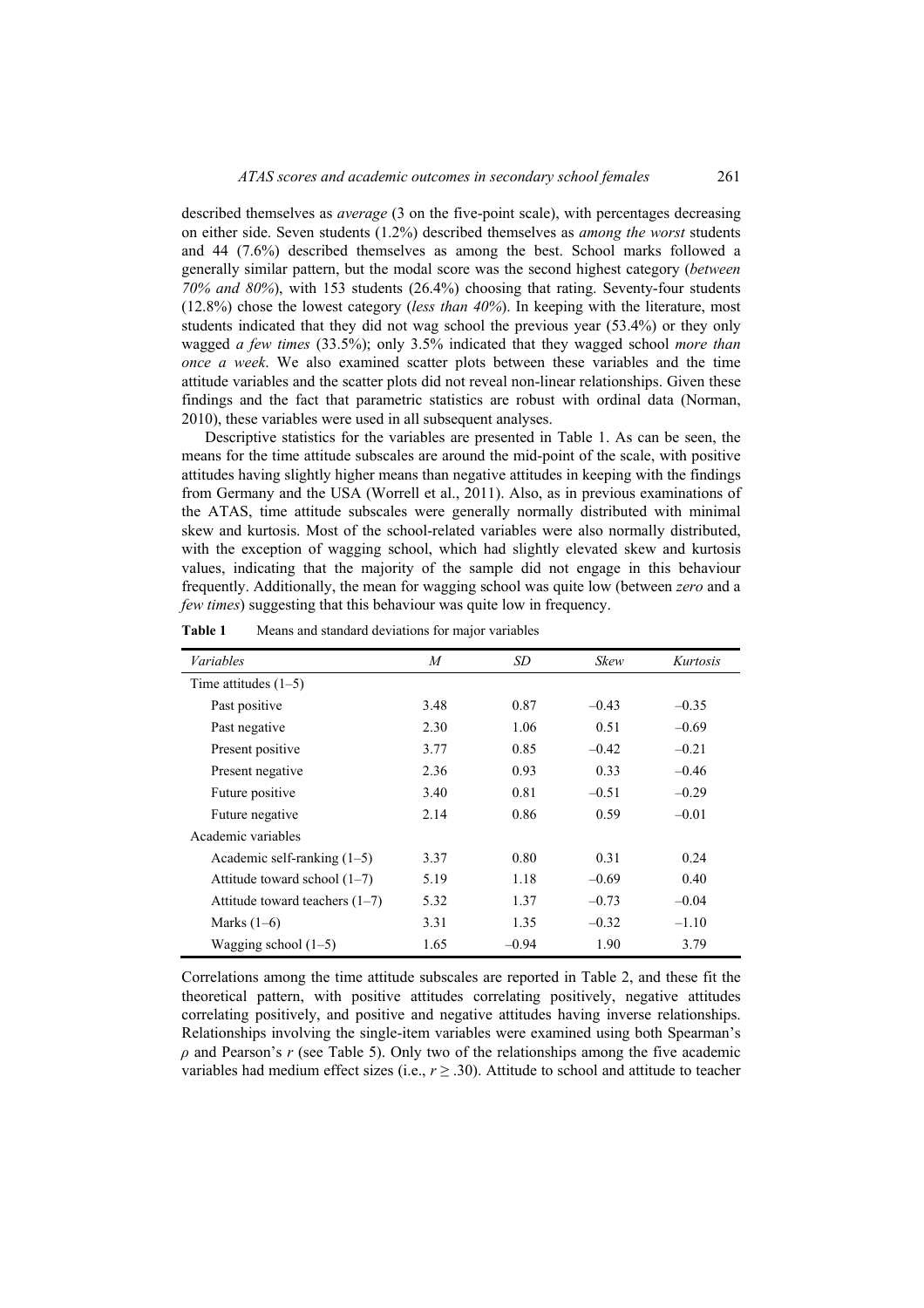were correlated, and academic self-ranking was correlated to school marks in keeping with theoretical expectations.

|   |                  |        |        | 3      | 4      |        | 6      |
|---|------------------|--------|--------|--------|--------|--------|--------|
|   | Past positive    | 1.00   | $-.72$ | .61    | $-.43$ | .43    | $-.27$ |
|   | Past negative    | $-.64$ | 1.00   | $-.49$ | .76    | $-.29$ | .60    |
|   | Present positive | .53    | $-.42$ | 1.00   | $-.75$ | .63    | $-.43$ |
| 4 | Present negative | $-.39$ | .67    | $-.66$ | 1.00   | $-.41$ | .76    |
|   | Future positive  | .39    | $-.25$ | .59    | $-.37$ | 1.00   | $-.64$ |
| 6 | Future negative  | $-.24$ | .54    | $-.37$ | .66    | $-.53$ | 1.00   |

**Table 2** Correlation matrix for the adolescent time attitude scale

Notes:  $N = 579$ . Correlations below the diagonal are for the manifest variables. Italic correlations above the diagonal are for latent variables and were obtained from Model 3 of the confirmatory factor analysis reported in Table 5.

### *4.2 Psychometric properties of ATAS scores*

### *4.2.1 Internal consistency*

Internal consistency estimates were calculated for the six ATAS subscale scores by ethnic group and for the whole sample, and these are presented in Table 3. As can be seen, alpha estimates ranged from .71 to .91 for subgroups and from .82 to .90 for the whole sample. Confidence intervals for the whole-sample alphas (Fan and Thompson, 2003) ranged from .80 to .91, and omega estimates based on the coefficients from an analysis of the six-factor structure using confirmatory factor analyses (CFAs) fell in the same range.

Table 3 Internal consistency estimates by subgroup

|                      | $\alpha$        | $\alpha$      | $\alpha$         | $\alpha$       | $\alpha$      | $\alpha$ (95% C.I.) | $\omega^a$ |
|----------------------|-----------------|---------------|------------------|----------------|---------------|---------------------|------------|
|                      | Pakeha<br>(289) | Maori<br>(31) | Pasifika<br>(23) | Asian<br>(181) | Other<br>(45) | All                 | All        |
| Past positive        | .85             | .84           | .71              | .86            | .82           | .85(.82, .87)       | .84        |
| Past negative        | .91             | .85           | .90              | .86            | .90           | .89(0.88, .91)      | .90        |
| Present positive     | .91             | .89           | .88              | .89            | .88           | .90(.89, .92)       | .90        |
| Present negative     | .87             | .75           | .84              | .84            | .84           | .86(.84, .88)       | .84        |
| Future positive      | .90             | .92           | .90              | .90            | .84           | .90(.88, .91)       | .90        |
| Future negative      | .86             | .72           | .81              | .77            | .85           | $.82$ $(.80, .84)$  | .82        |
| Attitude to school   | .80             | .86           | .89              | .84            | .67           | $.81$ (.78, .84)    | .82        |
| Attitude to teachers | .89             | .81           | .82              | .91            | .90           | .89(.88, .91)       | .90        |

Notes:  $N = 561$ . Individuals with missing values for ethnicity are not included.

a *ω* estimates calculated using coefficients from the six-factor structure reported in Table 5.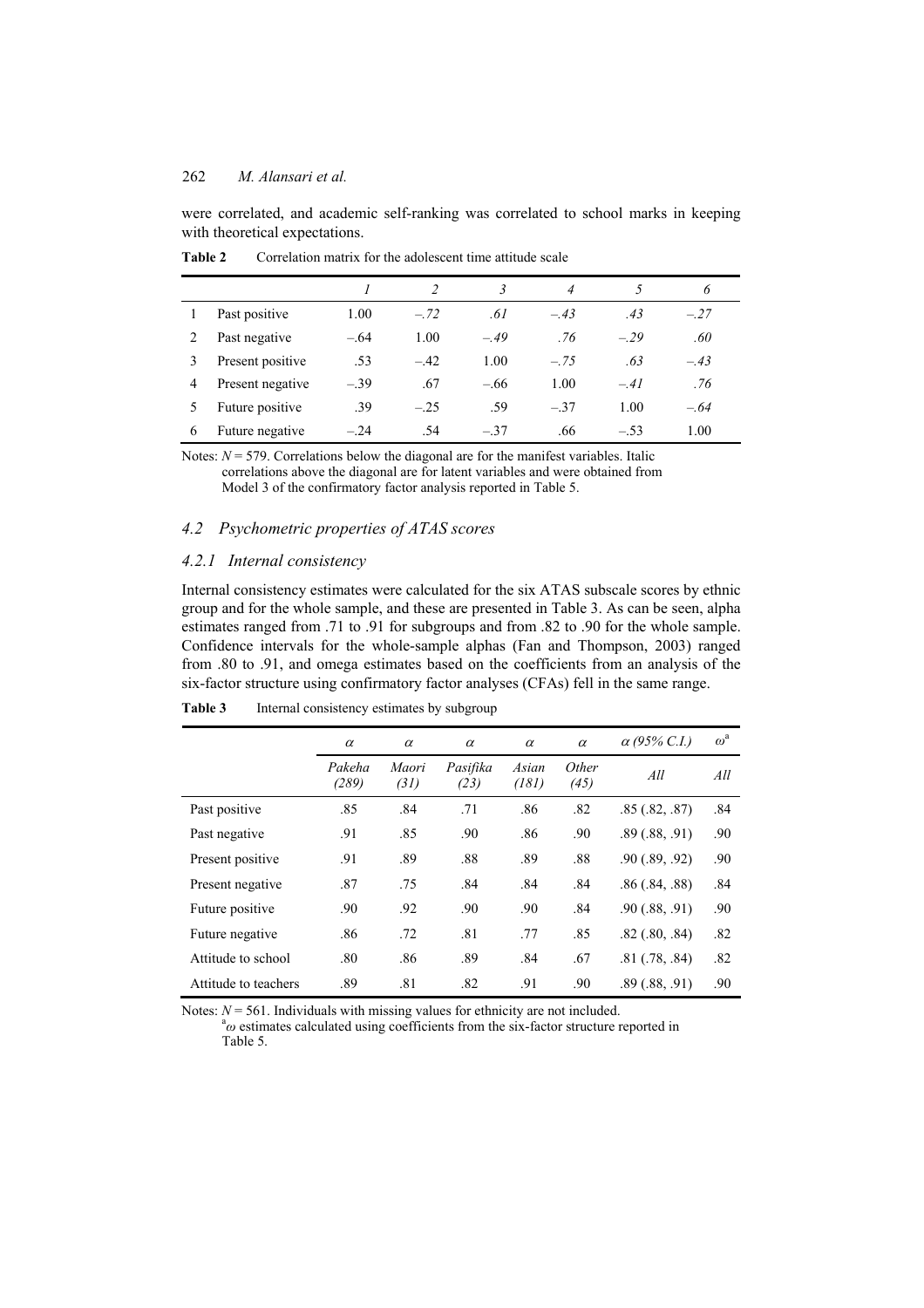### *4.2.2 Structural validity*

As this was the first examination of ATAS score in a New Zealand sample, we began by examining the six individual subscales. Item-intercorrelations were moderate to high (*r*s > .30) and Kaiser-Meyer-Olkin values were .76 and higher. Parallel analysis and the scree test supported one-factor structures for each of the scales, and coefficients from EFAs of the individual subscales yielded coefficients ranging from .62 to .85. CFAs were used to examine the six-factor structure. In keeping with the initial validation study by Worrell et al. (2011), we examined three models in addition to the null model (Model 1). Model 2 consisted of two factors (items assessing positive attitudes and negative attitudes). Model 3 assessed three factors based on time period (i.e., items assessing the past, the present, and the future). Finally, Model 4 assessed the six-factor structure accepted by Buhl and Lindner (2009) and Worrell et al. (2011).

Based on the recommendations of multiple theorists (e.g., Byrne, 2001, 2006; Thompson, 2004), we used multiple criteria to assess goodness of fit. The criteria used included

- a the Satorra-Bentler scaled chi-square (Satorra and Bentler, 1994), which corrects for non-normality in the data
- b the chi-square to degrees of freedom ratio
- c the non-normed index (NNFI), which takes model complexity into account
- d the comparative fit index (CFI; Bentler, 1990), which takes sample size into account
- e standardised root mean square residual (SRMR), or average value across the standardised residuals
- f the root mean square error of approximation (RMSEA), with a 90% confidence interval around RMSEA values.

The NNFI and CFI are indices of fit (greater values indicating better fit) and the SRMR and RMSEA are indices of misfit (smaller values indicating better fit).

Hair et al. (1995) indicated that a chi-square to degrees of freedom ratio between 1 and 2 indicates acceptable fit. Byrne (2006, 2008) and Marsh et al. (2004) contended that NNFI and CFI values in the .92 to .95 range, and SRMR and RMSEA values in the .05 to .08 range indicate acceptable fit for item-level scales. We used maximum-likelihood extraction procedures to analyse the covariance matrices based on raw scores using EQS, Version 6.1 (Bentler, 2005) and scaled the latent variables by setting a single indicator for each of the factors at unity. The use of robust statistics resulted in corrected test statistics and standard errors.

Table 4 contains the CFA results. The null model (Model 1) was rejected, as the chi-square to degrees of freedom ratio was the highest in this model. Neither the two-factor model (Model 2) with positive items making up one factor and negative items making up the other factor nor the three-factor model (Model 3; factors for past, present and future items) fitted the data well, with all of the fit indices falling well short of an acceptable fit. However, all of the indices for Model 4 were acceptable, even by the more stringent criteria for acceptable fit suggested by Hu and Bentler (1999).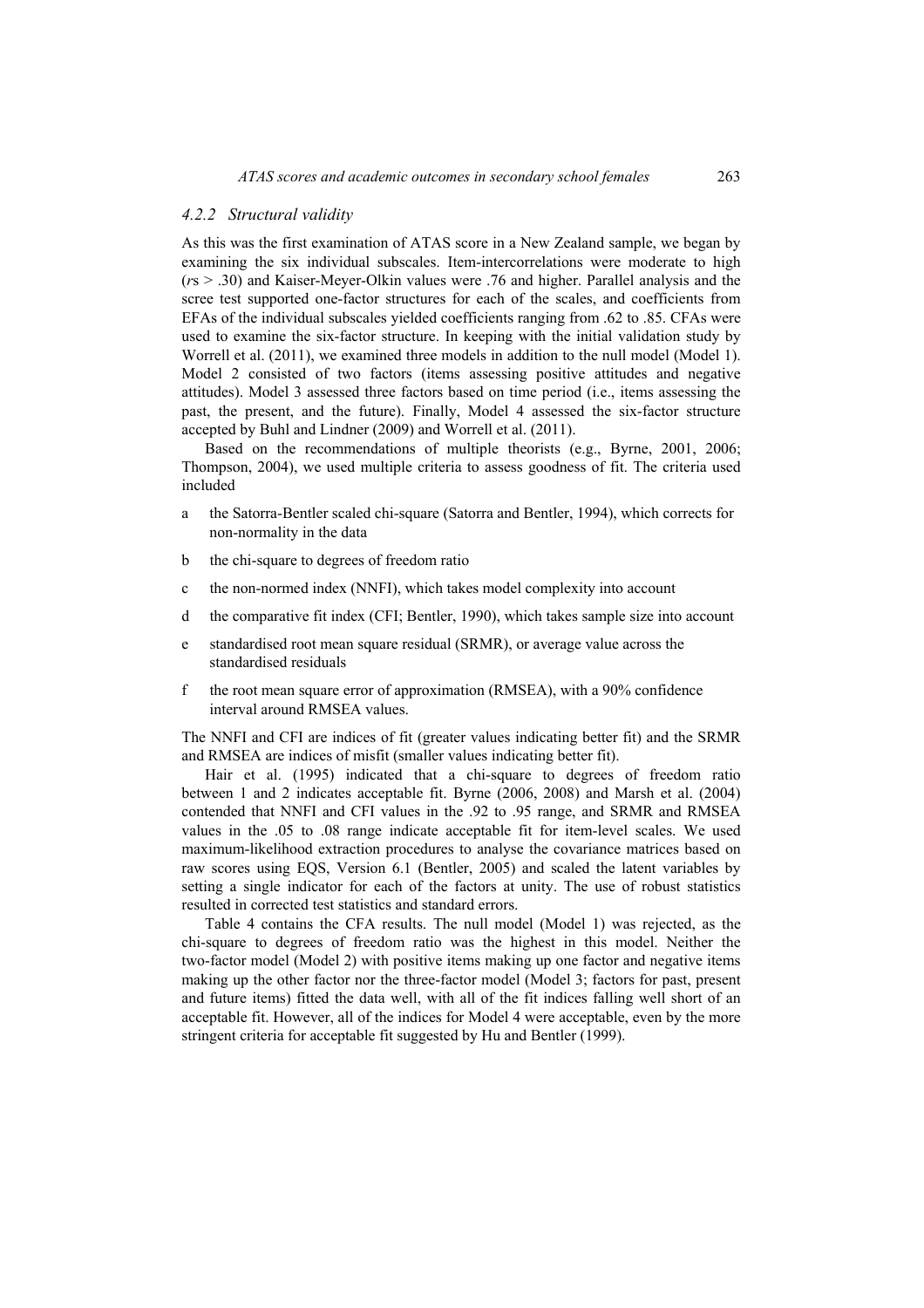**Table 4** Fit indices for the ATAS scores derived from confirmatory factor analyses (maximum likelihood robust)

| Model                          | $x^2$ s-b           |      |                     |      |      |      | $df \chi^2/df$ NNFI CFI SRMR RMSEA (90% C.I.) |
|--------------------------------|---------------------|------|---------------------|------|------|------|-----------------------------------------------|
| 1 Null                         | 8,889.03* 435 20.43 |      |                     |      |      |      |                                               |
| 2 Two-factor (valence)         | $2,677.52*$ 404     |      | 101. 731. 710. 6.63 |      |      | .099 | .095, .102                                    |
| Three-factor<br>(time periods) | $2.423.17*$ 403     |      | 6.01 .742 .761 .561 |      |      | .093 | .089097                                       |
| Six-factor                     | 767 51* 390         | 1.97 | .950                | .955 | .045 | .041 | .037, .045                                    |

Notes:  $N = 579$ ;  $ATAS =$  adolescent time attitude scale;  $s-b =$  Satorra-Bentler;

 $NNFI =$  robust non-normed fit index;  $CFI =$  robust comparative fit index;  $SRMR = standardised root mean square residual: RMSEA = robust root mean$ square error of approximation; C.I. = confidence interval;  $* p < .001$ .

### *4.3 Correlations between time attitudes and school-related variables*

Next, we examined the relationships between the ATAS subscale scores and the five school-related variables, again using non-parametric and parametric correlations for the single-item variables. Differences between Spearman's *ρ* and Pearson's *r* for the 18 comparisons ranged from zero to .04 (*Mdn* = .01). We had hypothesised that the ATAS scores would not be meaningfully related to academic achievement or to the other academic constructs. This hypothesis was only partly supported. As can be seen in Table 5, time attitudes were not associated with school marks, academic self-ranking, or wagging school; however, all six time attitudes had meaningful relationships (i.e., *r* > .30) with attitudes to school and present negative and positive attitudes were related to attitude to teachers. Additionally, the relationships were in the direction that one would expect, with positive attitudes having positive relationships and negative attitudes having negative relationships. It is noteworthy that relationships between attitude to school and teachers were highest with present positive and present negative time attitudes. Given that school and teacher attitude variables asked students to rate how they felt 'today', this pattern adds to the nomological network of correlational evidence in support of the time attitude variables.

### *4.4 Cluster analyses*

As the sample size was substantial and this was a preliminary examination of clusters in this context, only participants with no missing data on the time attitude subscales were included in these analyses ( $n = 463$ ; 80% of the original sample). Several steps were used in clustering the time attitude scores. First, scores on the six time attitude subscales were converted to T scores ( $M = 50$ ,  $SD = 10$ ). Next, Ward's agglomerative, hierarchical method (Bergman et al., 2003) suggested both a three- and four-cluster solution. Third, we validated the Ward's solutions with the K-means iterative partitioning method. Fourth, the two cluster solutions were assessed for homogeneity of attitudes *within* each cluster using Bergman et al.'s (2003) algorithm,  $EV = 100 \times (Et - Ec) / Et$ . Two of the three clusters in the three-cluster solution had less than acceptable levels of homogeneity (i.e.,  $EVs \le 0.67$ , Bergman et al., 2003); however, all of the clusters in the four-cluster solution had acceptable homogeneity levels  $(.69 \leq EV \leq .84)$ , so the four-cluster solution was accepted.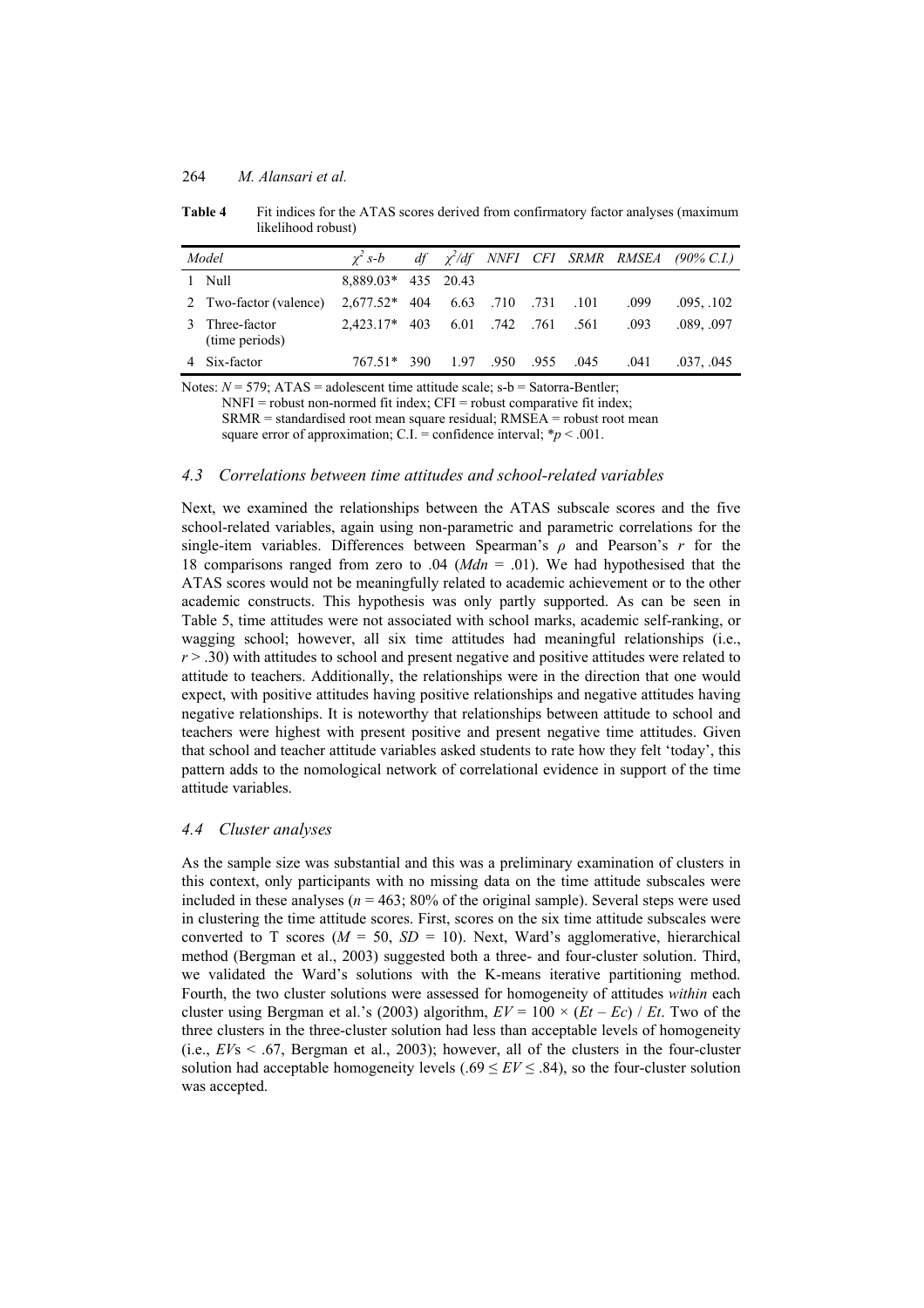|                       | Academic<br>self-ranking | Attitude to<br>school    | Attitude to<br>teachers | School<br>marks | Wagging<br>school |
|-----------------------|--------------------------|--------------------------|-------------------------|-----------------|-------------------|
| Past positive         | .11/.14                  | .33                      | .28                     | .13/.13         | $-.04/-.07$       |
| Past negative         | $-.15/-16$               | $-.34$                   | $-.24$                  | $-.14/-.14$     | .14/0.18          |
| Present positive      | .17/0.18                 | .46                      | .38                     | .16/0.15        | $-.14/-.12$       |
| Present negative      | $-.19/-.21$              | $-.48$                   | $-.31$                  | $-17/–18$       | .15/0.18          |
| Future positive       | .09/0.09                 | .34                      | .24                     | .06/0.06        | $-.08/-.07$       |
| Future negative       | $-.28/-.27$              | $-.37$                   | $-.27$                  | $-.25/-.25$     | .15/0.18          |
| Academic self-ranking |                          |                          |                         |                 |                   |
| Attitude to school    | .17/0.15                 | $\overline{\phantom{a}}$ |                         |                 |                   |
| Attitude to teacher   | .28 / .25                | .55/.52                  |                         |                 |                   |
| School marks          | .66/0.62                 | .17/0.18                 | .28/.28                 |                 |                   |
| Wagging school        | $-.18/-.22$              | $-.21/-.21$              | $-.14/-.18$             | $-.17/-.19$     |                   |

Table 5 Correlations between time attitude and education variables

Notes: All correlations of .15 and higher are significant at the .001 level. Correlations ≥ .30 are in italics and interpreted. Correlations before the slash are Spearman's *ρ*s

and the correlations after the slash are Pearson *r*s.

The four time attitude cluster profiles are presented in Figure 1. Clusters were interpreted and named based on the variability of the scores relative to each other and to the mean of the sample. Profile 1 ( $EV = 71$ ,  $n = 100$ , 21.6%), consisted of adolescents with negative attitudes that were substantially above average  $(\geq .7 \text{ } SDs)$  and positive attitudes substantially below average ( $\geq$  .9 *SDs*). This profile was labelled negatives. Profile 2 (*EV* = 69, *n* = 86, 18.6%), labelled pessimists, had past positive and negative attitudes .3 *SD*s above the sample mean, present positive attitudes at the sample mean, future positive attitudes .2 *SD*s below the sample mean, and substantially above average present negative (.6 *SDs*) and future negative ( $> 1$  *SD*) attitudes. The third profile ( $EV = 76$ ,  $n = 95$ , 20.5%) was labelled optimists. It was characterised by very low past positive (.7 *SD*s) and above average past negative scores ( $\approx$  .4 *SD*s), below average present positive and above average present negative scores ( $\approx$  .5 to .7 *SD*s), but above average future positive scores ( $\approx$  .3 *SDs*) and below average future negative scores ( $\approx$  .4 *SDs*). The fourth profile, labelled positives  $(EV = 84, n = 182, 39.3\%)$ , had substantially above average positive attitudes ( $\approx$  .5+ *SDs*) and substantially below average negative attitudes ( $\approx$  .8+ *SDs*) toward all three time periods.

All of the clusters had substantial numbers and were similar to ones obtained by Buhl and Lindner (2009) or Andretta (2011). One-way ANOVAs were calculated to examine the differences in each of the time attitudes among clusters. All of the ANOVAs were significant with large effect sizes: past positive =  $F(3, 459) = 196.98$ ,  $p < .001$ , partial  $\eta^2$  = .56; past negative – *F*(3, 459) = 174.15, *p* < .001, partial  $\eta^2$  = .53; present positive =  $F(3, 459) = 186.68$ ,  $p < .001$ , partial  $\eta^2 = .55$ ; present negative =  $F(3, 459) = 196.66$ ,  $p < .001$ , partial  $\eta^2 = .56$ ; future positive = *F*(3, 459) = 118.70, *p* < .001, partial  $\eta^2 = .44$ ; future negative =  $F(3, 459) = 236.30, p < .001$ , partial  $\eta^2 = .61$ . About 60% of the adolescents were grouped under one of the two clusters with a positive valence (i.e., optimists or positives).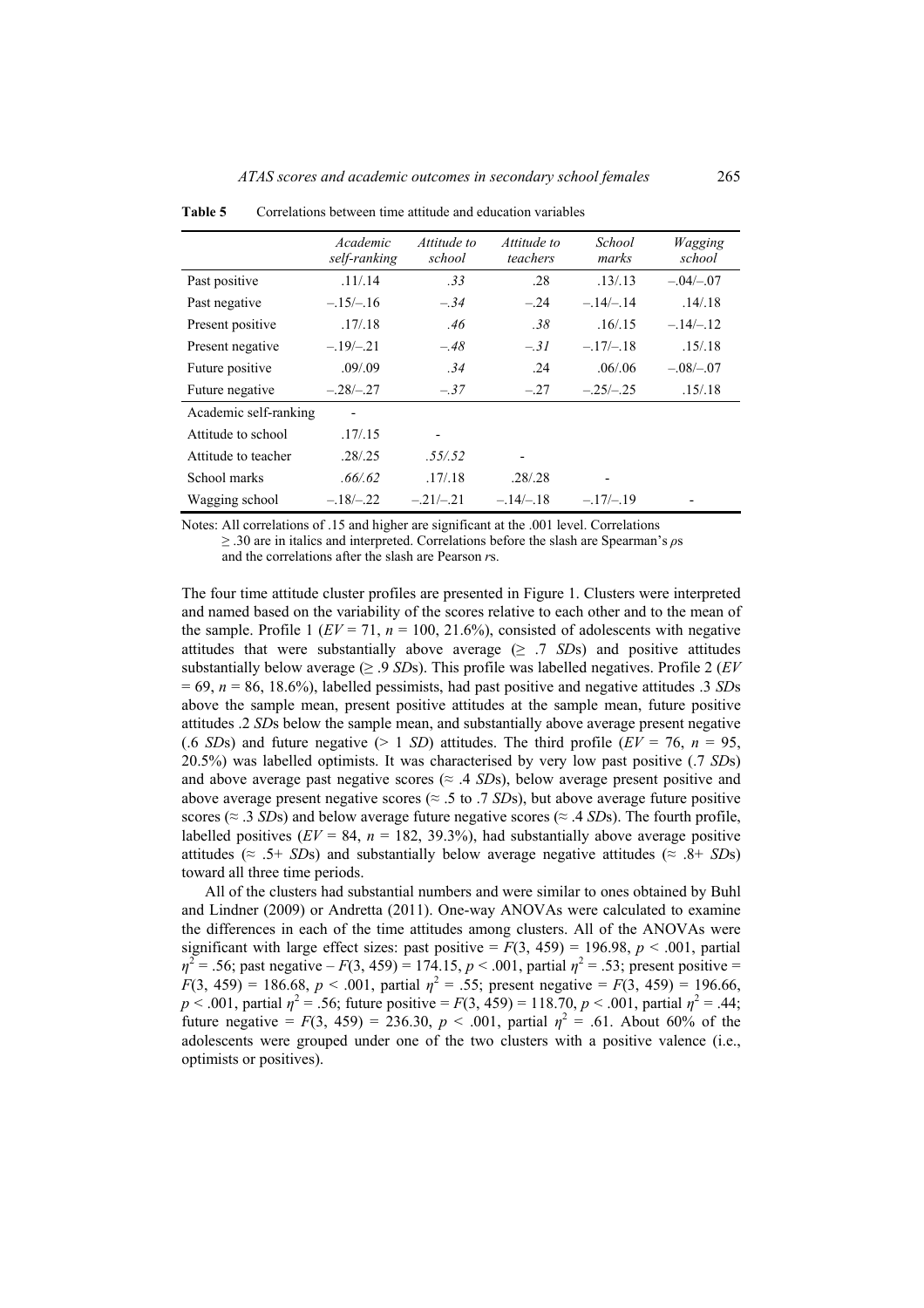



Notes: Zero indicates *average* attitudes relative to the sample (*SD* = 10). PsPos = past positive, PaNeg = past negative, PrPos = present positive,  $PrNeg = present negative$ ,  $FuPos = future positive$ ,  $FuNeg = future negative$ .

### *4.5 Differences on educational outcomes by cluster*

In general, we expected the students in clusters with a positive valence (i.e., optimists and positives) to report higher scores on school marks, academic self-rating, attitude to school, and attitude to teacher and lower scores on wagging school than students in clusters with a negative valence (pessimists and negatives). We hypothesised that negatives and positives would differ significantly on all of these variables and that the effect sizes of the difference would be at least in the medium range. Five one-way ANOVAs were conducted with the alpha at .01 to control the error rate. Four of the five comparisons were significant at that alpha level: academic self-ranking, *F*(3, 456) = 8.67, *p* < .001,  $\eta_p^2$  = .05; attitude to school, *F*(3, 456) = 37.23, *p* < .001,  $\eta_p^2$  = .20; attitude to teacher *F*(3, 456) = 23.84, *p* < .001,  $\eta_p^2$  = .14; school marks  $F(3, 454) = 6.12, p < .001, \eta_p^2 = .04$ ; and wagging school  $F(3, 455) = 3.49, p = .016$ ,  $\eta_p^2 = .02$ .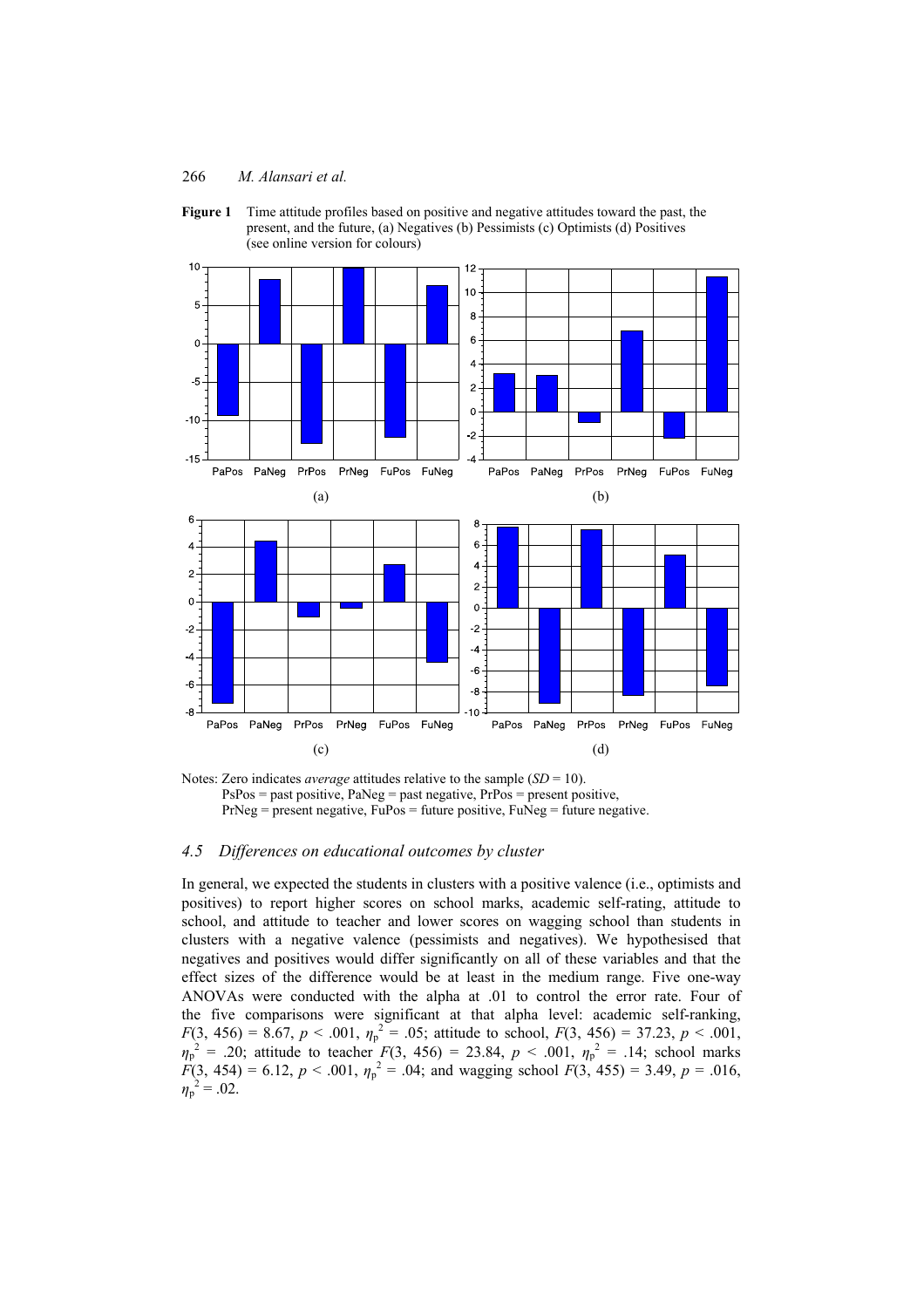Post-hoc contrasts generally confirmed the hypotheses, which are contextualised with effect sizes. These results are presented in Table 6, and only differences with effect sizes of at least .40 are interpreted. Positives reported substantially higher academic self-ranking scores than did negatives or pessimists, and this pattern was repeated for school marks. In both cases optimists fell between the positives and the two negative groups, but did not differ substantially from either extreme. The largest differences were reported for the attitudinal variables. Positives reported substantially more positive attitudes toward both school and teachers than did the other three groups, and optimists reported more positive attitudes than negatives, but did not differ meaningfully from pessimists on these variables. We calculated effect sizes for wagging school as well, although the ANOVA was not significant, but all differences on this variable had small effect sizes (see Table 6).

|                      | Academic<br>self-ranking* | Attitude to<br>$school^*$ | Attitude to<br>teachers* | School<br>$marks*$ | Wagging<br>school |
|----------------------|---------------------------|---------------------------|--------------------------|--------------------|-------------------|
| Clusters $(n)$       | M(SD)                     | M(SD)                     | M(SD)                    | M(SD)              | M(SD)             |
| Negatives (100)      | 3.19(0.92)                | 4.39(1.13)                | 4.58(1.33)               | 3.02(1.60)         | 1.81(1.05)        |
| Pessimists (86)      | 3.17(0.75)                | 4.94(1.04)                | 5.27(1.27)               | 3.15(1.45)         | 1.71(0.95)        |
| Optimists (95)       | 3.39(0.72)                | 5.28(1.05)                | 5.19(1.47)               | 3.55(1.41)         | 1.53(0.80)        |
| Positives (182)      | 3.60(0.72)                | 5.74(1.02)                | 5.88(1.08)               | 3.82(1.33)         | 1.49(0.79)        |
|                      |                           | $d^a$ (group differences) |                          |                    |                   |
| Negatives/positives  | 0.51                      | 1.27                      | 1.10                     | 0.56               | $-0.36$           |
| Negatives/optimists  | 0.24                      | 0.81                      | 0.43                     | 0.35               | $-0.30$           |
| Negatives/pessimists | $-0.02$                   | 0.50                      | 0.53                     | 0.08               | $-0.10$           |
| Pessimists/positives | 0.59                      | 0.78                      | 0.53                     | 0.49               | $-0.26$           |
| Pessimists/optimists | 0.30                      | 0.32                      | $-0.06$                  | 0.28               | $-0.21$           |
| Optimists/positives  | 0.29                      | 0.45                      | 0.56                     | 0.20               | 0.29              |

| <b>Table 6</b> |  |  | Cluster differences on educational outcomes |  |
|----------------|--|--|---------------------------------------------|--|
|----------------|--|--|---------------------------------------------|--|

Notes: <sup>a</sup>Unbiased estimates.

 $*_{p}$  < .01

### **5 Discussion**

In this study, we examined the psychometric properties of ATAS scores (Mello and Worrell, 2007) in adolescent, female New Zealanders, as well as the possibility that these adolescents in New Zealand could be grouped on the basis of their attitudes toward time as in Germany and the USA. Results supported the ATAS factor structure accepted in other studies (Buhl and Lindner, 2009; Worrell et al., 2011), and reliability estimates were in the moderate to high range. Four clusters similar to clusters found in Germany and the USA were found, and cluster membership predicted differences in some academic outcomes, as in other countries, and as hypothesised, in most cases, the cluster differences were more substantial than the correlational results. These findings are discussed briefly.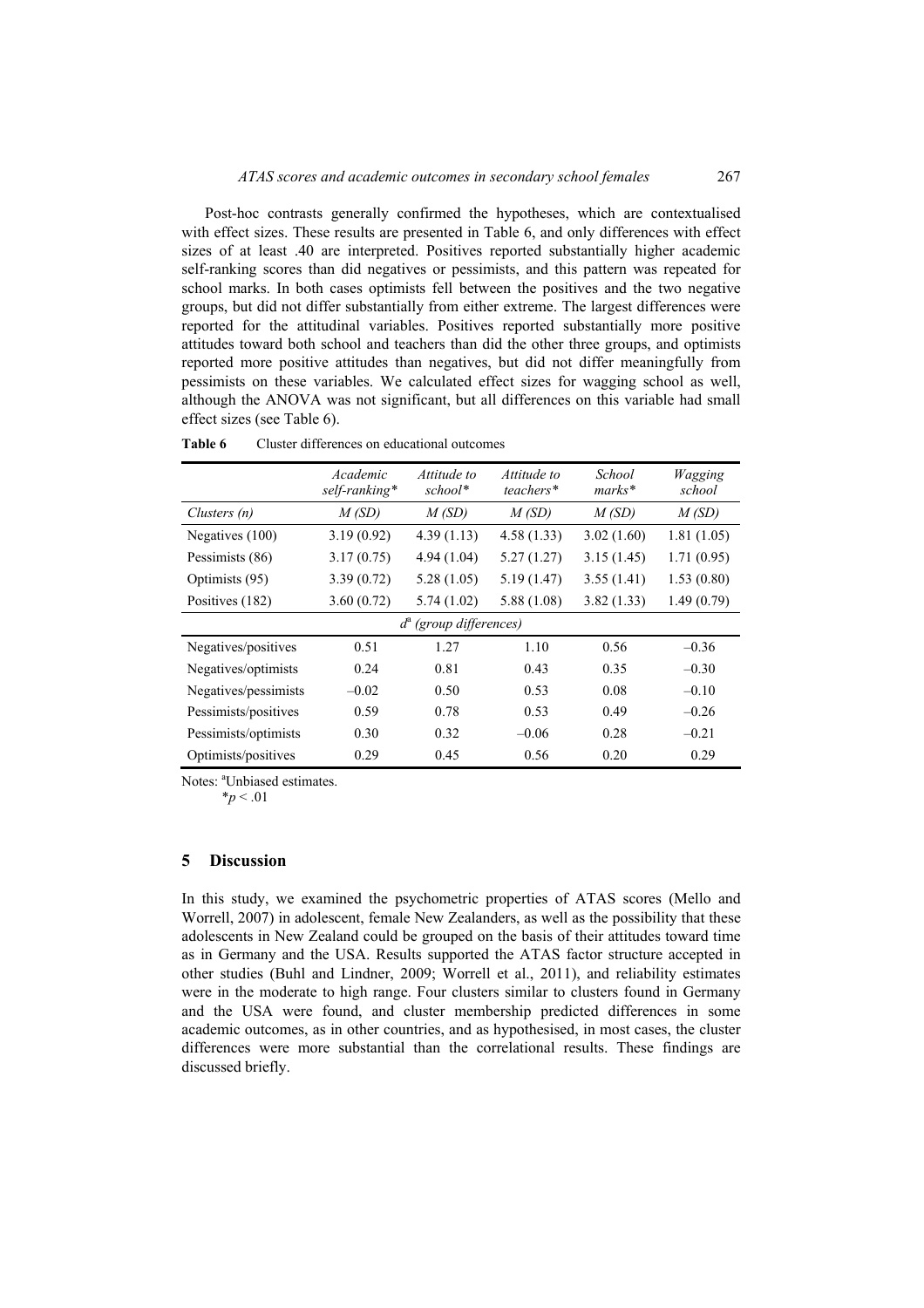## *5.1 Psychometric properties of ATAS scores*

# *5.1.1 Structural validity*

The ATAS (Mello and Worrell, 2007) was developed on the premise that there are positive and negative attitudes to the past, present, and future, and that each of these attitudes should be assessed, even though they are related. In 2009, Buhl and Lindner reported support for the six-factor structure in a substantial sample of German adolescents. However, these authors did not assess alternative models. Worrell et al. (2011) examined the ATAS structure in two independent samples of approximately 300 each from Germany and the USA. In the Worrell et al. (2011) study, the authors compared the six-factor structure to a three-factor structure (based on a single factor for each time period) and a two-factor structure (based on separate individual factors for positive and negative attitudes). Worrell et al. (2011) found that the best fit in both Germany and the USA was for the six-factor structure, and this finding was replicated in the current sample of New Zealanders. This preliminary evidence suggests that the structural validity of ATAS scores in New Zealand are similar to the USA and Germany. Worrell et al. (2011) also showed that there was strong invariance in ATAS scores between the USA and Germany. Further research will need to be conducted to see how ATAS scores in New Zealand compare to these scores in other national contexts.

#### *5.1.2 Reliability*

In addition to finding support for the structural validity of ATAS scores, analyses also provided strong support for their internal consistency. Given our interest in using these scores to make inferences, it is also critical that they have high internal consistency estimates.

"Poor score reliability compromises the capacity to obtain all three types of significance. At the extreme, perfectly unreliable scores are perfectly random and cannot yield statistically, or practically, or clinically significant results. Thus, establishing that the data being investigated in a given study are reliable is a prerequisite for even subsequently analysing any of the three types of significance." [Thompson, (2003), p.5]

We were particularly interested in the utility of the scores for subgroup comparisons as well as for creating clusters. Thus, we investigated the alpha estimates in all of the racial/ethnic subpopulations, examined the confidence intervals for the alpha estimates, and calculated omega estimates using the structural validity coefficients. Each analysis provided strong support for the internal consistency of ATAS scores.

## *5.2 Correlations between time attitudes and academic outcomes*

As hypothesised, the correlations between the time attitudes and three of the academic variables – academic self-ranking, school marks, and wagging school – were small in size. This finding replicates findings about time attitudes and academic performance in several studies in the literature (Adelabu, 2007; Mello and Worrell, 2006; Worrell and Hale, 2001; Worrell and Mello, 2009; Zimbardo and Boyd, 1999). The preponderance of evidence indicates quite clearly that time attitudes are not meaningfully related to academic achievement in particular.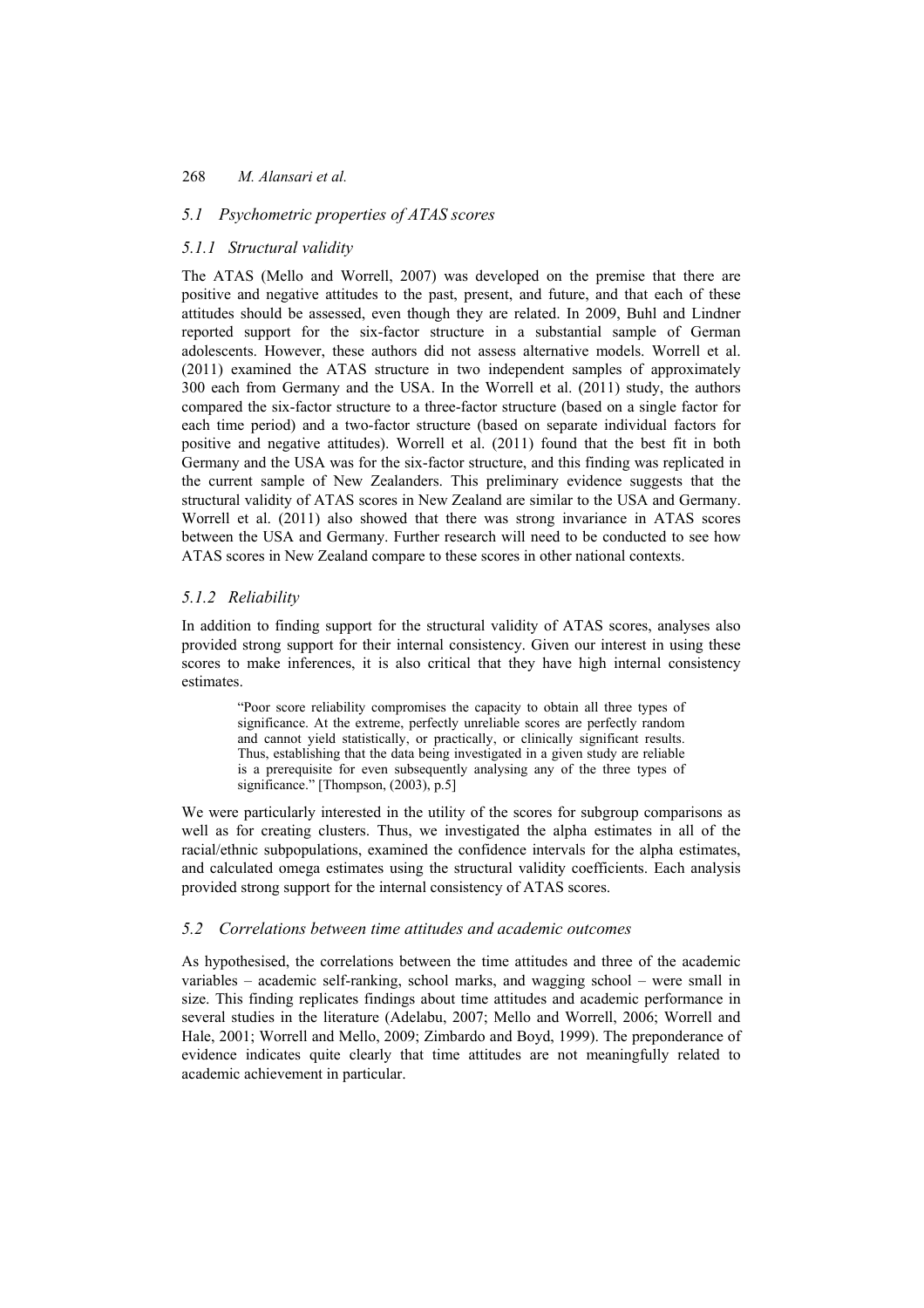However, in the current study, all of the time attitudes had moderate relationships with attitude to school, and both present positive and present negative attitudes had moderate relationships to attitude toward teachers. These results bring several ideas to mind. First, there is the issue of construct relatedness, with time attitudes being related to attitudes to school and teachers, and common method bias. Thus, an important question to ask in future research is if this relationship is being driven by the fact that all of the constructs involved are self-reported attitudes. Although this may play a role, there are two factors that suggest that there is more to these relationships. First, all of the outcome variables are self-report, but only the attitudinal variables had meaningful relationships with time attitudes. The second reason is related to concurrent validity. Although not hypothesised, the fact that attitudes toward the present had stronger relationships with attitudes to school and teachers than did attitudes toward the past and future time attitudes suggests that the relationships are not being driven solely by mono-informant bias or construct relatedness. This finding also provides psychometric support for the specificity of the time constructs, and replicates a finding also previously reported by Worrell and Mello (2009).

### *5.3 Differences in academic outcomes by cluster*

Many of our theoretical models imply relationships between focal constructs and other constructs – in this study, time attitudes and academic outcomes, respectively – and examine these relationships through correlational analyses. Cluster analyses provide another potential way to examine these relationships and are person – rather than construct-centred (York and John, 1992). The implication is that whereas one attitude may not be a useful predictor by itself, profiles of attitudes form personality structures that may provide windows into psychological and behavioural functioning. The major hypothesis in this study is that adolescents fall into interpretable clusters of attitudes toward time and that individuals with different profiles will differ in outcomes in predictable ways (Zimbardo and Boyd, 2008). Previous analyses using ATAS scores had provided support for this hypothesis in American and German adolescents.

In keeping with the hypothesis, four interpretable clusters were found: positives, optimists, pessimists, and negatives. The positives and negatives reflected profiles in which attitudes to time were similar across all three time periods. In the case of positives, that meant high positive attitudes to the past, present, and future, and low negative attitudes to those periods; the negatives were the inverse of this group. Buhl and Lindner (2009) found similar groups, but labelled them optimists and pessimists. We opted for the use of the terms positives and negatives, as both pessimism and optimism are forward-looking, and the profiles were based on similar attitudes across all three time periods.

We reserved the labels, pessimists and optimists for two other profiles. We gave the optimists label to a profile that reflected low-positive, high-negative past attitudes, average attitudes toward the present, and high-positive, low-negative future attitudes, reflecting a shift in outlook from a negative past to an optimistic future. Similarly, the pessimists label was given to the profile with similar attitudes toward the past, but high and higher negative attitudes toward the present and future respectively. One can hypothesise a continuum of four profiles based on valence from most negative to most positive: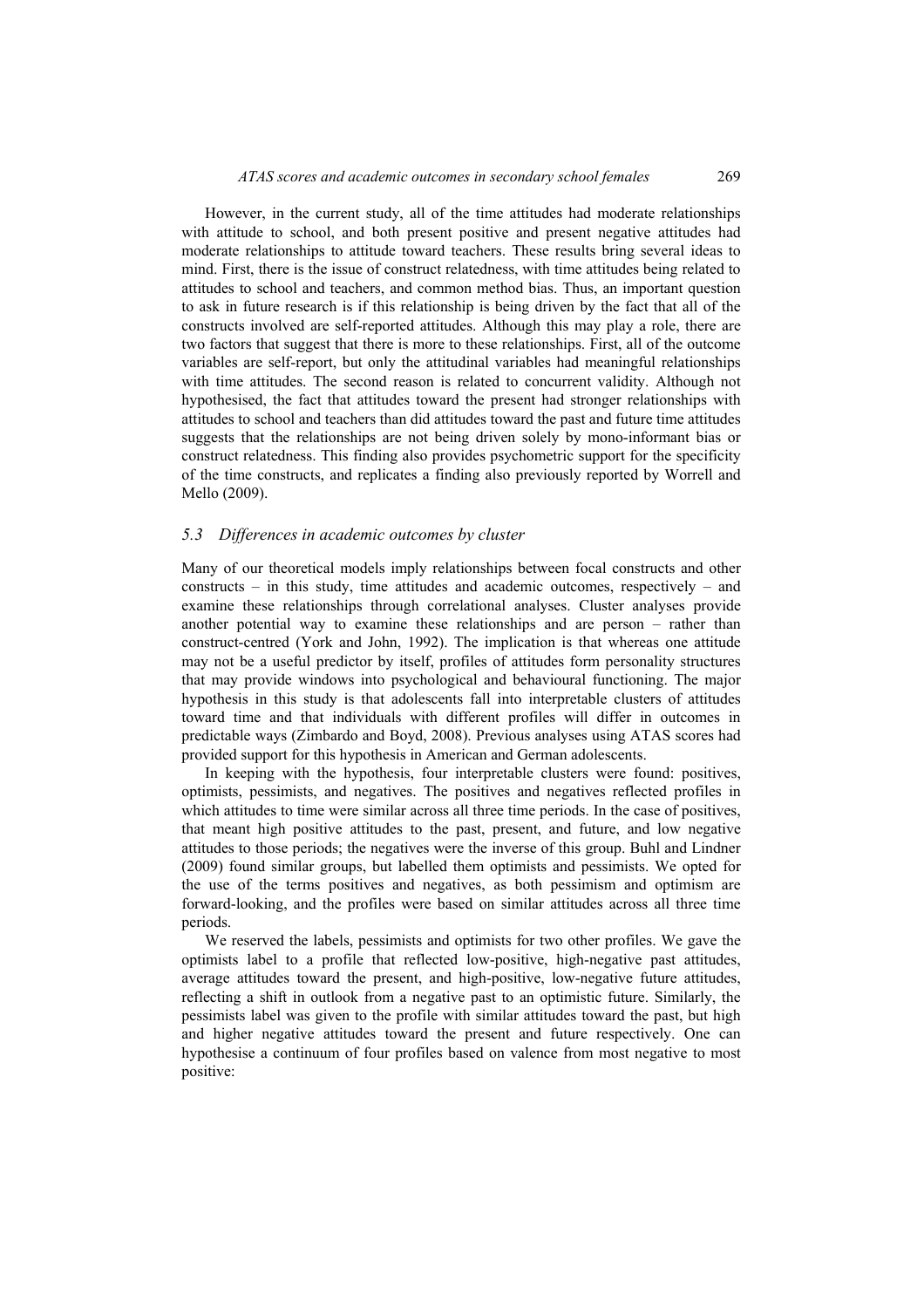- a negatives
- b pessimists
- c optimists
- d positives

 – and results indicated that on the six individual time attitudes, profiles differed significantly and meaningfully.

As expected, there are general linear trends in the means reported in Table 6, with the differences most evident between the two most extreme groups, the Positives and Negatives; individuals in these two clusters reported statistically and practically significant differences on four of the five academic outcomes. Moreover, the positives had substantially better outcomes than not only the negatives, but also the pessimists on academic self-ranking and school marks, and all other groups on attitude toward school and teacher. Differences were largest on the attitudinal variables, so to the extent that these attitudes play a major role in directing achievement-related behaviours, it is likely that these groups behave differently in school.

Substantial differences were also found between groups on academic self-ranking and school marks, in support of the hypothesis that attitudes may affect achievement-related behaviours. Interestingly, the difference was not statistically or practically significant for wagging school, but this behaviour was low in frequency, and it is probable that in a sample where there is more wagging (e.g., schools across all decile levels and boy schools), the outcome on wagging may also be meaningful. although the practical significance of this difference was lower. Overall, the findings suggest that students' attitudes to and engagement in school may be related to the time attitude profiles that they hold. If this contention proves to be correct, time attitudes may prove to be a useful construct in developing interventions for with low-achieving youth.

### *5.4 Limitations and conclusions*

Despite the robust findings, this study had several limitations. First, the sample is limited to females attending a high decile school in a suburban area. Thus, it is not clear how generalisable the findings are to males and to students from other socioeconomic backgrounds. Second, because several of the ethnic groups' numbers were too small, we did not examine structural validity by subgroup. Thus, we cannot conclude with certainty that the factor structure is the same across the ethnic groups, although there is evidence that internal consistency of scores is similar. Third, all of our outcome variables were self-report, and three were based on single-items. It will be important for future studies to assess if time clusters predict differences in school achievement from school records and behavioural and psychological functioning as reported by informants other than the participants (e.g., teachers and parents). For example, do teachers perceive differences in engagement and motivation in students with different time attitude profiles?

### *5.5 Conclusions*

Limitations notwithstanding, this study has yielded some potentially interesting and important findings. It seems as if ATAS scores are reliable and structurally valid in adolescent New Zealanders, and that these adolescents do fall into interpretable clusters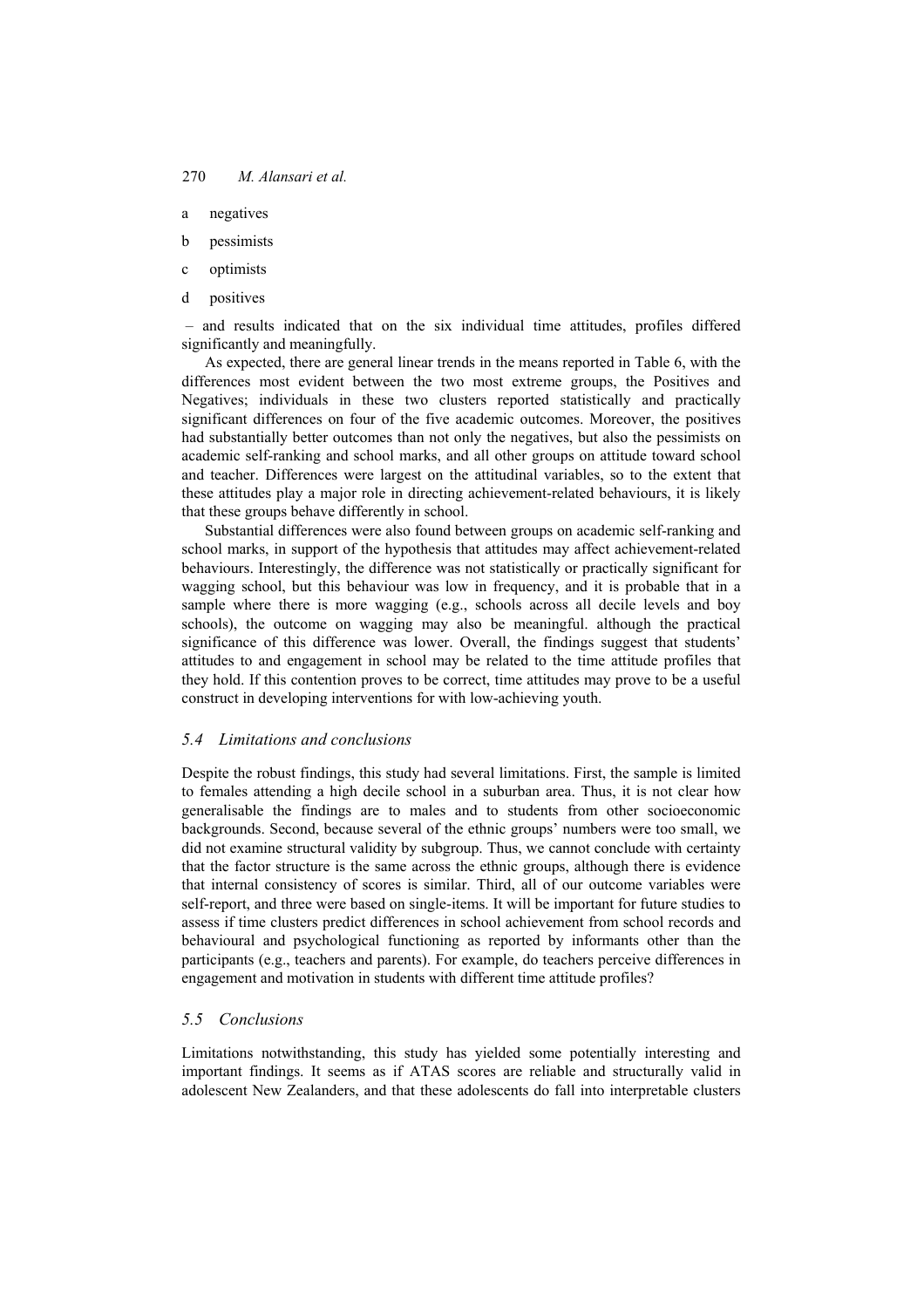with regard to attitudes, clusters that mirror those found in other countries. A larger number of adolescents had positive profiles, although a substantial minority had negative profiles, and this warrants further investigation. Zimbardo and Boyd's (1999) balanced profile was not found in this study, although this has been found in other studies of adolescents (Andretta, 2011; Buhl and Lindner, 2009) and college students (Boniwell et al., 2010; Qin et al., 2012). Moreover, as in this study, positives reported the best outcomes as in other studies where both positive and balanced profiles were found. Thus, this study raises questions about the generalisability of the balanced profile and its characterisation as ideal. The ATAS seems to be a useful instrument to help us examine such questions in New Zealand and across national and cultural contexts.

### **Acknowledgements**

This research was supported by a School of Teaching Learning and Development research grant at the University of Auckland. The authors would like to thank Dr. James Andretta for his assistance with the cluster analysis in this paper.

### **References**

- Adelabu, D.H. (2007) 'Time perspective and school membership as correlates to academic achievement among African American adolescents', *Adolescence*, Vol. 42, No. 167, pp.525–538.
- Andretta, J.R. (2011) *Time Attitude Profiles in Adolescents: Predicting Differences in Educational Outcomes and Psychological Wellbeing (University of California, 2010)*, Vol. 71, No. 9-A, p.3140, Dissertation Abstracts International Section A: Humanities and Social Sciences.
- Bentler, P.M. (1990) 'Comparative fit indexes in structural models', *Psychological Bulletin*, Vol. 107, No. 2, pp.238–246.
- Bentler, P.M. (2005) *EQS 6 Structural Equations Program Manual*, Multivariate Software Encino, California.
- Bergman, L.R., Magnusson, D. and El-Khouri, B.M. (2003) *Studying Individual Development in an Interindividual Context: A Person-Oriented Approach*, Lawrence Erlbaum Associates, Mahwah, NJ.
- Bickel, R. (1989) 'Opportunity and high school completion', *The Urban Review*, Vol. 21, No. 4, pp.251–261.
- Bickel, R. and Lange, L. (1995) 'Opportunities, costs, and high school completion in West Virginia: a replication of Florida research', *The Journal of Educational Research*, Vol. 88, No. 6, pp.363–370.
- Boniwell, I., Osin, E., Linley, P.A. and Ivanchenko, G.V. (2010) 'A question of balance: time perspective and well-being in British and Russian samples', *The Journal of Positive Psychology*, Vol. 5, No. 1, pp.24–40, doi:10.1080/17439760903271181.
- Buhl, M. and Linder, D. (2009) 'Time perspectives in adolescence: measurement, profiles and links with personality characteristics and scholastic experience', *Diskurs Kindheits und Jungendforschung*, Vol. 4, No. 2, pp.197–216.
- Byrne, B.M. (2001) *Structural Equation Modeling with AMOS: Basic Concepts, Applications, and Programming*, Lawrence Erlbaum Associates, Mahwah, New Jersey.
- Byrne, B.M. (2006) *Structural Equation Modeling with EQS: Basic Concepts, Applications, and Programming*, 2nd ed., Erlbaum, Mahwah, New Jersey.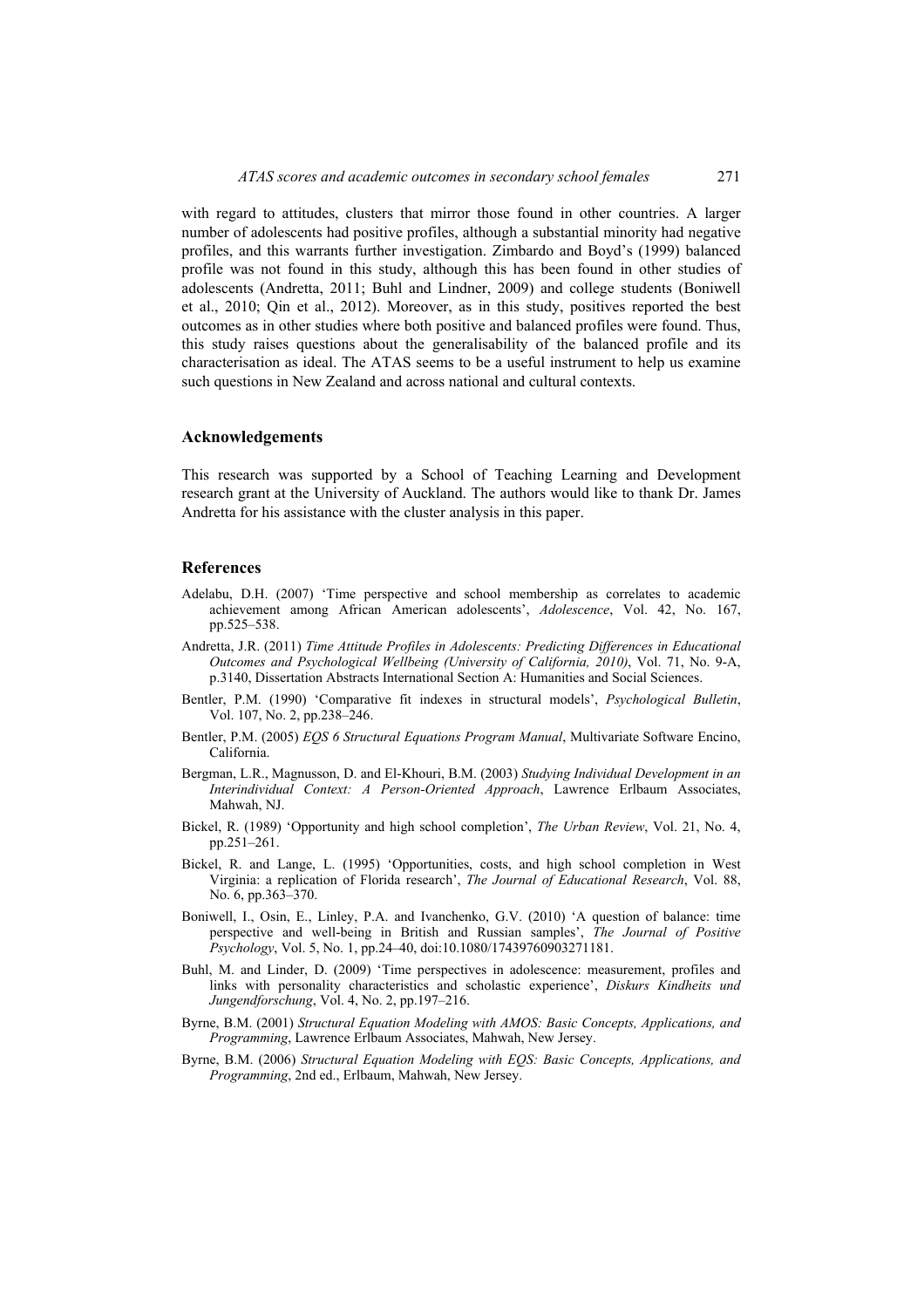- Byrne, B.M. (2008) 'Testing for multigroup equivalence of a measuring instrument: a walk through the process', *Psicothema*, Vol. 20, No. 4, pp.872–882.
- Crockett, L.J., Schulenberg, J.E. and Petersen, A.C. (1987) 'Congruence between objective and self-report data in a sample of young adolescents', *Journal of Adolescent Research*, Vol. 2, No. 4, pp.383–392, doi:10.11.77/074355488724006.
- D'Alessio, M., Guarino, A., De Pascalis, V. and Zimbardo, P.G. (2003) 'Testing Zimbardo's Stanford time perspective inventory (SPTI) – short form: an Italian study', *Time and Society*, Vol. 12, Nos. 2–3, pp.333–347.
- Darr, C.W. (2012) 'Measuring student engagement: the development of a scale for formative use', in Christenson, S.L., Reschly, A.L. and Wylie, C. (Eds.): *Handbook of Research on Student Engagement*, pp.707–723, Springer, New York.
- Ekstrom, R.B., Goertz, M.E., Pollack, J.M. and Rock, D.A. (1986) 'Who drops out of high school and why? Findings of a national study', *Teachers College Record*, Vol. 87, No. 3, pp.356–373.
- Fan, X. and Thompson, B. (2003) 'Confidence intervals about score: reliability coefficients', in Thompson, B. (Ed.): *Score Reliability: Contemporary Thinking on Reliability Issues*, pp.69–84, Sage, Thousand Oaks, California.
- Fine, M. (1986) 'Why urban adolescents drop into and out of public high school', *Teachers College Record*, Vol. 87, No. 3, pp.393–409.
- Gonzalez, A. and Zimbardo, P.G. (1985) 'Time in perspective', *Psychology Today*, Vol. 19, No. 3, p.20.
- Hair Jr., J.F, Anderson, R.E., Tatham, R.L. and Black, W.C. (1995) *Multivariate Data Analysis with Readings*, 4th ed., Prentice Hall, Englewood Cliffs, New Jersey.
- Ho, M.Y., Cheung, F.M. and Cheung, S.F. (2010) 'The role of meaning in life and optimism in promoting well-being', *Personality and Individual Differences*, Vol. 48, No. 5, pp.658–663.
- Hu, L. and Bentler, P.M. (1999) 'Cutoff criteria for fit indices in covariance structure analysis: conventional criteria versus new alternatives', *Structural Equation Modeling*, Vol. 6, No. 1, pp.1–55.
- Jessor, R., Donovan, J.E. and Costa, F. (1990) 'Personality, perceived life chances, and adolescent health behavior', in Hurrelmann, K. and Lösel, F. (Eds.): *Health Hazards in Adolescence*, pp.25–42, Walter de Gruyter, New York.
- Keough, K.A., Zimbardo, P.G. and Boyd, J.N. (1999) 'Who's smoking, drinking, and using drugs?: Time perspective as a predictor of substance use', *Basic and Applied Social Psychology*, Vol. 21, No. 2, pp.149–164.
- Leondari, A., Gonida, E.N. and Gialamas, V. (2009) 'Possible selves during middle adolescence: Relationships with school achievement and with various demographic factors', *Psychology: The Journal of the Hellenic Psychological Society*, Vol. 16, No. 4, pp.342–360.
- Marsh, H.W., Hau, K. and Wen, Z. (2004) 'In search of golden rules: comment on hypothesis testing approaches to setting cutoff values for fit indexes and dangers in overgeneralizing Hu and Bentler's (1999) findings', *Structural Equation Modeling: A Multidisciplinary Journal*, Vol. 11, No. 3, pp.320–341.
- Matthew, E. (2011) 'Effort optimism in the classroom: attitudes of Black and White students on education, social structure, and causes of life opportunities', *Sociology of Education*, Vol. 84, No. 3, pp.225–245.
- Mello, Z.R. (2008) 'Gender variation in developmental trajectories of educational and occupational expectations and attainment from adolescence to adulthood', *Developmental Psychology*, Vol. 44, No. 4, pp.1069–1080, doi:10.1037/0012-1649.44.4.1069.
- Mello, Z.R. and Worrell, F.C. (2006) 'The relationship of time perspective to age, gender, and academic achievement among academically talented adolescents', *Journal for the Education of the Gifted*, Vol. 29, No. 3, pp.271–289.
- Mello, Z.R. and Worrell, F.C. (2007) *The Adolescent Time Attitude Scale-English*, University of California, Berkeley, CA [online] http://www.uccs.edu/~faculty/zmello/ATI.html (accessed 30 August 2010).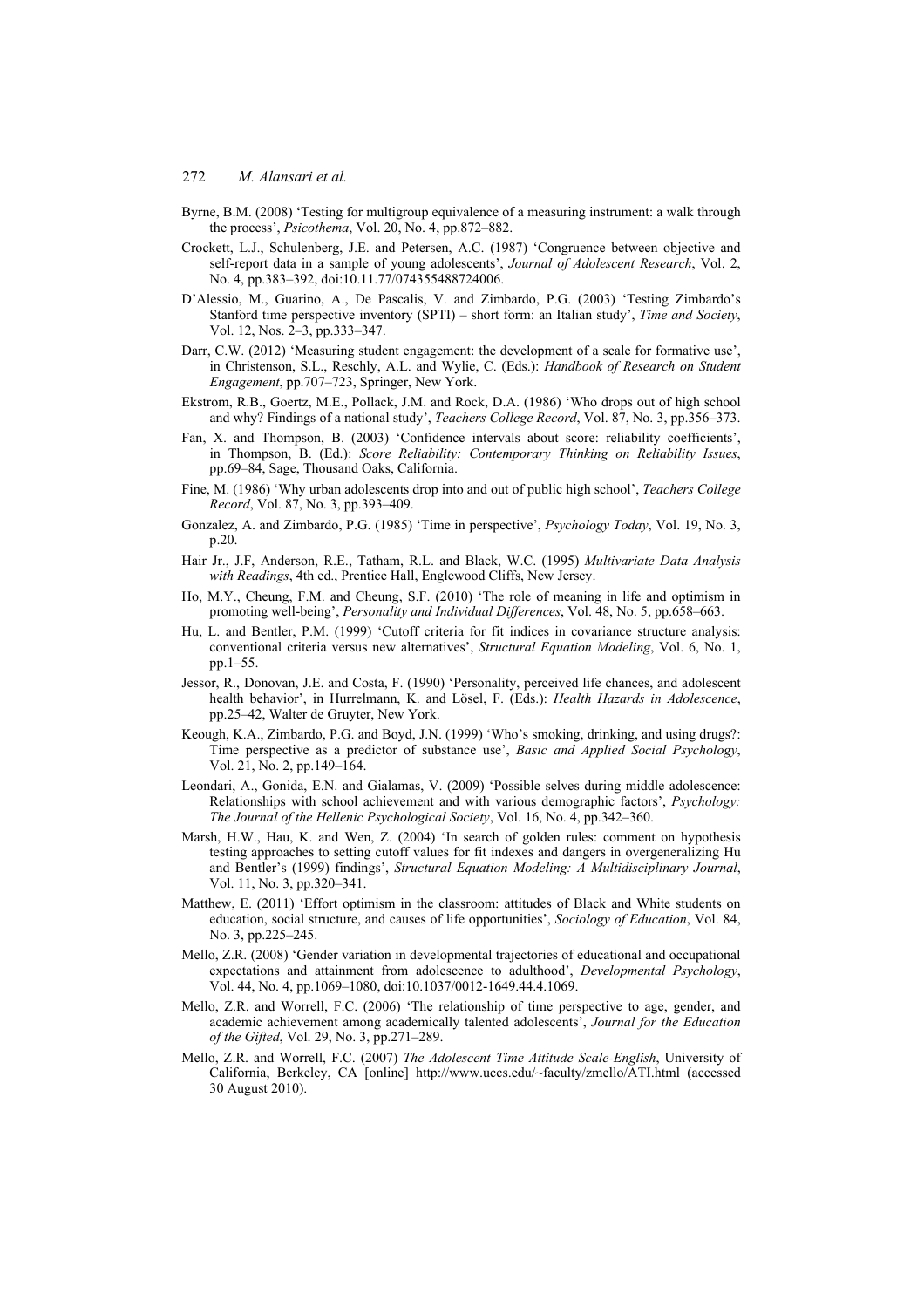- Milfont, T.L., Andrade, P.R., Belo, R.P. and Pessoa, V.S. (2008) 'Testing Zimbardo time perspective inventory in a Brazilian sample', *Revista Interamericana de Psicologia*, Vol. 42, No. 1, pp.49–58.
- Ministry of Education (2011) *NZ Education*, Ministry of Education, Wellington.
- Ministry of Social Development (2010) *The Social Report*, Ministry of Social Development, Wellington.
- National Center for Educational Statistics (2002) *NELS:88 Base-year to Fourth Year Follow-up Data File User's Manual*, NCES Publication No. 2002-323, US Government Printing Office, Washington, DC.
- Norman, G. (2010) 'Likert scales, levels of measurement, and the 'laws' of statistics', *Advances in Health Sciences Education*, Vol. 15, No. 5, pp.625–632.
- Nurmi, J.E. (1991) 'How do adolescents see their future? A review of the development of future orientation and planning', *Developmental Review*, Vol. 11, No. 1, pp.1–59.
- Oyserman, D., Gant, L. and Ager, J. (1995) 'A socially contextualized model of African American identity: possible selves and school persistence', *Journal of Personality and Social Psychology*, Vol. 69, No. 6, pp.1216–1232, doi:10.1037/0022-3514.69.6.1216.
- Pintrich, P.R. (2000) 'The role of goal orientation in self-regulated learning', in Boekaerts, M., Pintrich, P.R. and Zeidner, M. (Eds.): *Handbook of Self-regulation*, pp.451–502, Academic Press, San Diego, California.
- Qin, J., Gui, X., Jia, Y., Williamson, L.M., Naemi, P. and Meyers, L.S. (2012) 'Time perspective and psychological well-being in Chinese and US samples', Paper presented at the *Annual Convention of the Western Psychological Association*, April 2012, Burlingame, California.
- Satorra, A. and Bentler, P.M. (1994) 'Corrections to test statistics and standard errors on covariance structure analysis', in von Eye, A. and Clogg, C.C. (Eds.): *Latent Variables Analysis*, pp.399–419, Sage, Thousand Oaks, California.
- Scheier, M.F. and Carver, C.S. (1985) 'Optimism, coping, and health: assessment and implications of generalized outcome expectancies', *Health Psychology*, Vol. 4, No. 3, pp.219–247.
- Seginer, R. (2008) 'Future orientation in times of threat and challenge: how resilient adolescents construct their future', *International Journal of Behavioral Development*, Vol. 32, No. 4, pp.272–282.
- Snyder, C.R., Sympson, S.C., Ybasco, F.C., Borders, T.F., Babyak, M.A. and Higgins, R.L. (1996) 'Development and validation of the state hope scale', *Journal of Personality and Social Psychology*, Vol. 70, No. 2, pp.321–335.
- Thompson, B. (2003) 'Understanding reliability and coefficient alpha, really', in Thompson, B. (Ed.): *Score Reliability: Contemporary Thinking on Reliability Issues*, pp.3–23, Sage, Thousand Oaks, California.
- Thompson, B. (2004) *Exploratory and Confirmatory Factor Analysis: Understanding Concepts and Applications*, American Psychological Association, Washington, DC.
- Webber, M. (2011) *Identity Matters: Racial-ethnic Representations among Adolescents Attending Multi-ethnic High Schools*, Unpublished PhD thesis, The University of Auckland, Auckland.
- Worrell, F.C. and Hale, R.L. (2001) 'The relationship of hope in the future and perceived school climate to school completion', *School Psychology Quarterly*, Vol. 16, No. 4, pp.370–388.
- Worrell, F.C. and Mello, Z.R. (2007) 'Reliability and validity of Zimbardo time perspective inventory scores in academically talented adolescents', *Educational and Psychological Measurement*, Vol. 67, No. 3, pp.487–504.
- Worrell, F.C. and Mello, Z.R. (2009) 'Convergent and discriminant validity of time attitude scores on the adolescent time perspective inventory', *Diskurs Kindheits und Jugendforschung [Research on Child and Adolescent Development]*, Vol. 4, No. 2, pp.185–196.
- Worrell, F.C., Latto, I.K. and Perlinski, M.A. (1999) 'The relationship of risk status to self-esteem and perceived life chances', *The Journal of At-Risk Issues*, Vol. 5, No. 2, pp.33–38.